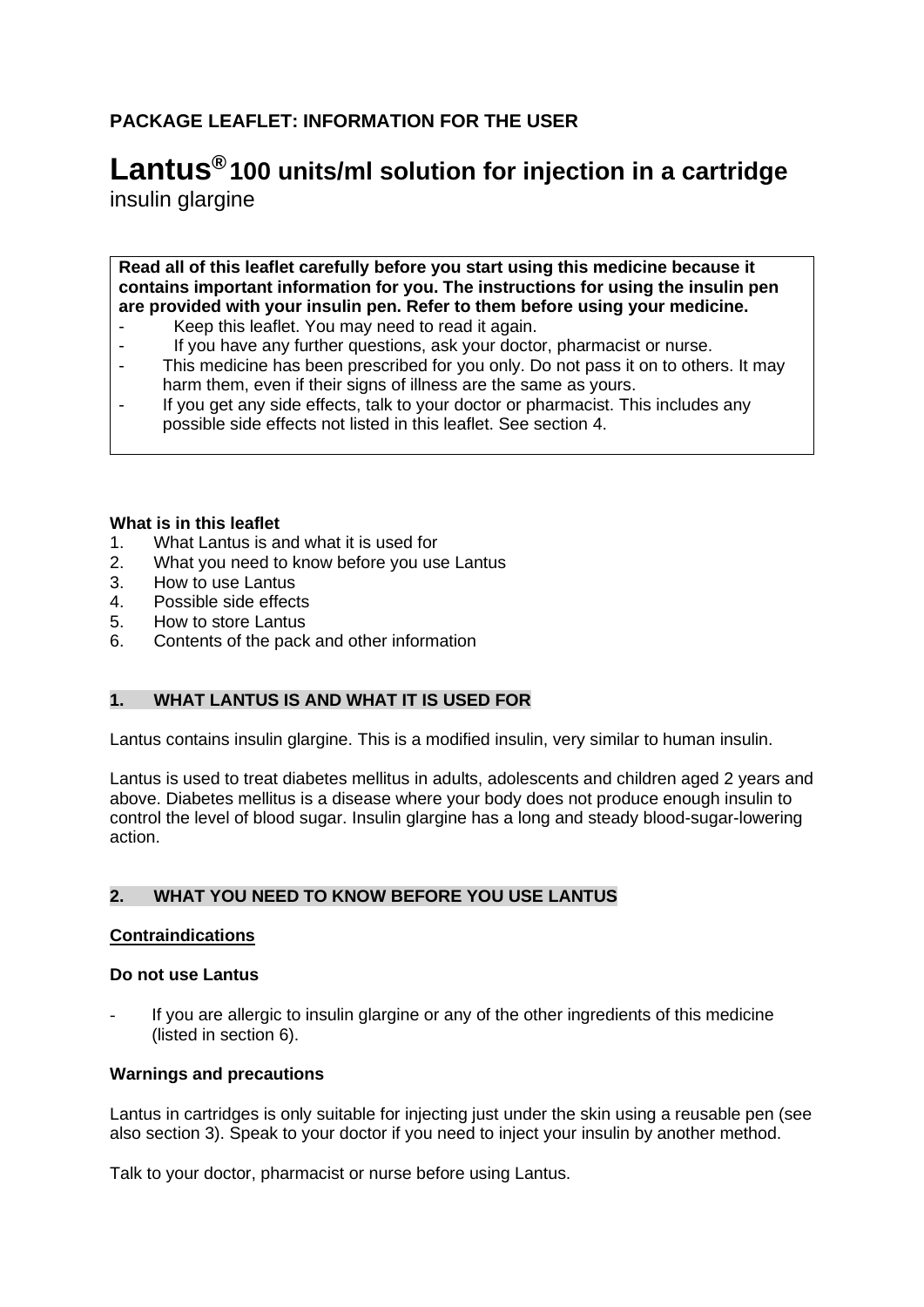Follow closely the instructions for posology, monitoring (blood and urine tests), diet and physical activity (physical work and exercise) as discussed with your doctor.

If your blood sugar is too low (hypoglycaemia), follow the guidance for hypoglycaemia (see box at the end of this leaflet).

Skin changes at the injection site

The injection site should be rotated to prevent skin changes such as lumps under the skin. The insulin may not work very well if you inject into a lumpy area (see How to use Lantus). Contact your doctor if you are currently injecting into a lumpy area before you start injecting in a different area. Your doctor may tell you to check your blood sugar more closely, and to adjust your insulin or your other antidiabetic medications dose.

#### **Travel**

Before travelling consult your doctor. You may need to talk about

- the availability of your insulin in the country you are visiting,
- supplies of insulin, needles etc.,
- correct storage of your insulin while travelling.
- timing of meals and insulin administration while travelling,
- the possible effects of changing to different time zones,
- possible new health risks in the countries to be visited,
- what you should do in emergency situations when you feel unwell or become ill.

#### Illnesses and injuries

In the following situations, the management of your diabetes may require a lot of care (for example, adjustment to insulin dose, blood and urine tests):

- If you are ill or have a major injury then your blood sugar level may increase (hyperglycaemia).
- If you are not eating enough your blood sugar level may become too low (hypoglycaemia).

In most cases you will need a doctor. **Make sure that you contact a doctor early.** 

If you have type 1 diabetes (insulin dependent diabetes mellitus), do not stop your insulin and continue to get enough carbohydrates. Always tell people who are caring for you or treating you that you require insulin.

Insulin treatment can cause the body to produce antibodies to insulin (substances that act against insulin). However, only very rarely, this will require a change to your insulin dose.

Some patients with long-standing type 2 diabetes mellitus and heart disease or previous stroke who were treated with pioglitazone (oral anti-diabetic medicine used to treat type 2 diabetes mellitus) and insulin experienced the development of heart failure. Inform your doctor as soon as possible if you experience signs of heart failure such as unusual shortness of breath or rapid increase in weight or localised swelling (oedema).

#### **Children**

There is no experience with the use of Lantus in children below the age of 2 years.

#### **Other medicines and Lantus**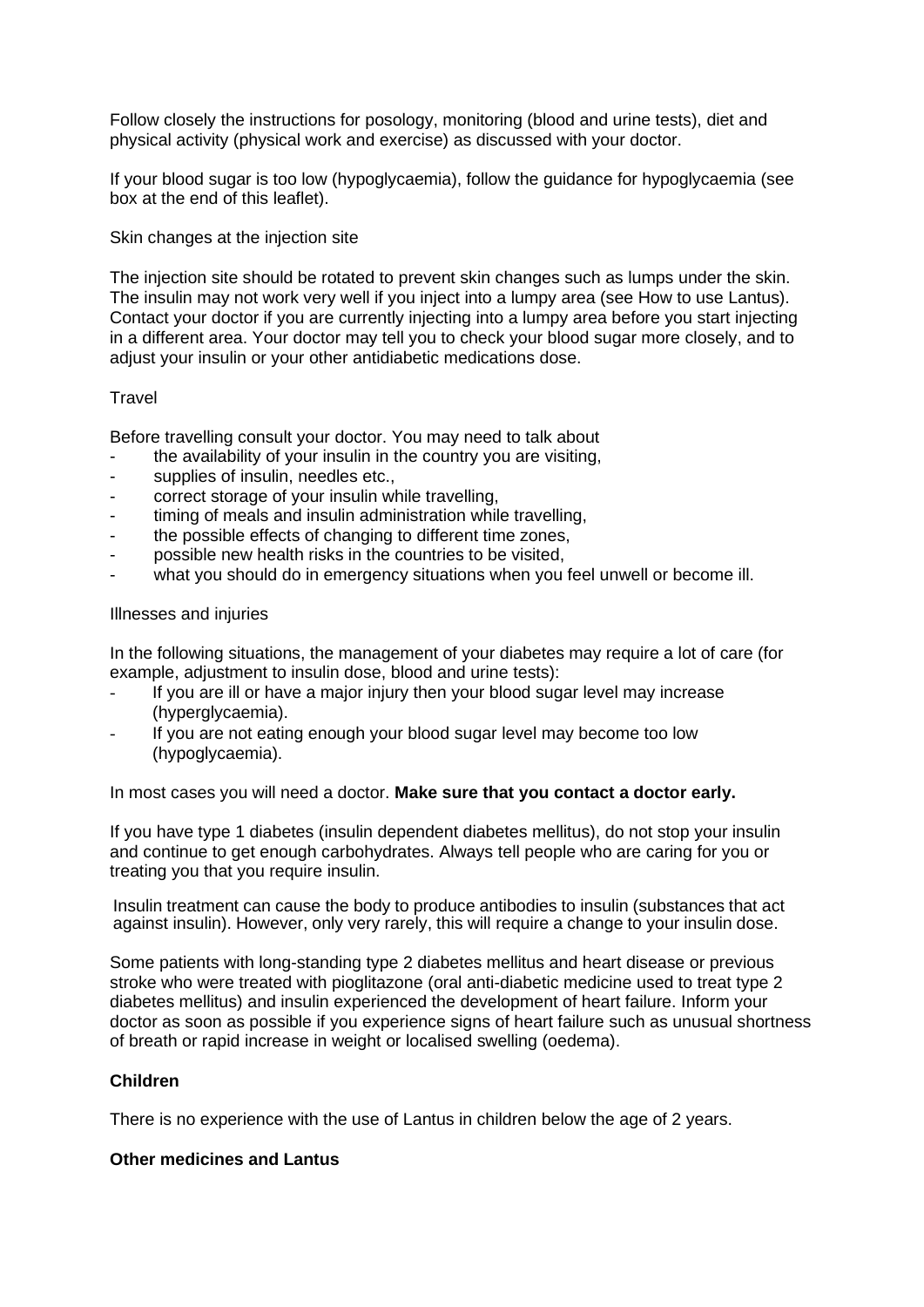Some medicines cause changes in the blood sugar level (decrease, increase or both depending on the situation). In each case, it may be necessary to adjust your insulin dose to avoid blood sugar levels that are either too low or too high. Be careful when you start or stop taking another medicine.

Tell your doctor or pharmacist if you are taking, have recently taken or might take any other medicines. Before taking a medicine ask your doctor if it can affect your blood sugar level and what action, if any, you need to take.

## **Medicines that may cause your blood sugar level to fall (hypoglycaemia) include:**

- all other medicines to treat diabetes.
- angiotensin converting enzyme (ACE) inhibitors (used to treat certain heart conditions or high blood pressure),
- disopyramide (used to treat certain heart conditions),
- fluoxetine (used to treat depression),
- fibrates (used to lower high levels of blood lipids).
- monoamine oxidase (MAO) inhibitors (used to treat depression),
- pentoxifylline, propoxyphene, salicylates (such as acetylsalicylic acid, used to relieve pain and lower fever),
- sulfonamide antibiotics.

# **Medicines that may cause your blood sugar level to rise (hyperglycaemia) include:**

- corticosteroids (such as "cortisone" used to treat inflammation),
- danazol (medicine acting on ovulation),
- diazoxide (used to treat high blood pressure),
- diuretics (used to treat high blood pressure or excessive fluid retention).
- glucagon (pancreas hormone used to treat severe hypoglycaemia),
- isoniazid (used to treat tuberculosis),
- oestrogens and progestogens (such as in the contraceptive pill used for birth control),
- phenothiazine derivatives (used to treat psychiatric disorders),
- somatropin (growth hormone),
- sympathomimetic medicines (such as epinephrine [adrenaline], salbutamol, terbutaline used to treat asthma),
- thyroid hormones (used to treat thyroid gland disorders),
- atypical antipsychotic medicines (such as clozapine, olanzapine),
- protease inhibitors (used to treat HIV).

#### **Your blood sugar level may either rise or fall if you take:**

- beta-blockers (used to treat high blood pressure).
- clonidine (used to treat high blood pressure),
- lithium salts (used to treat psychiatric disorders).

Pentamidine (used to treat some infections caused by parasites) may cause hypoglycaemia which may sometimes be followed by hyperglycaemia.

Beta-blockers like other sympatholytic medicines (such as clonidine, guanethidine, and reserpine) may weaken or suppress entirely the first warning symptoms which help you to recognise a hypoglycaemia.

If you are not sure whether you are taking one of those medicines ask your doctor or pharmacist.

#### **Lantus with alcohol**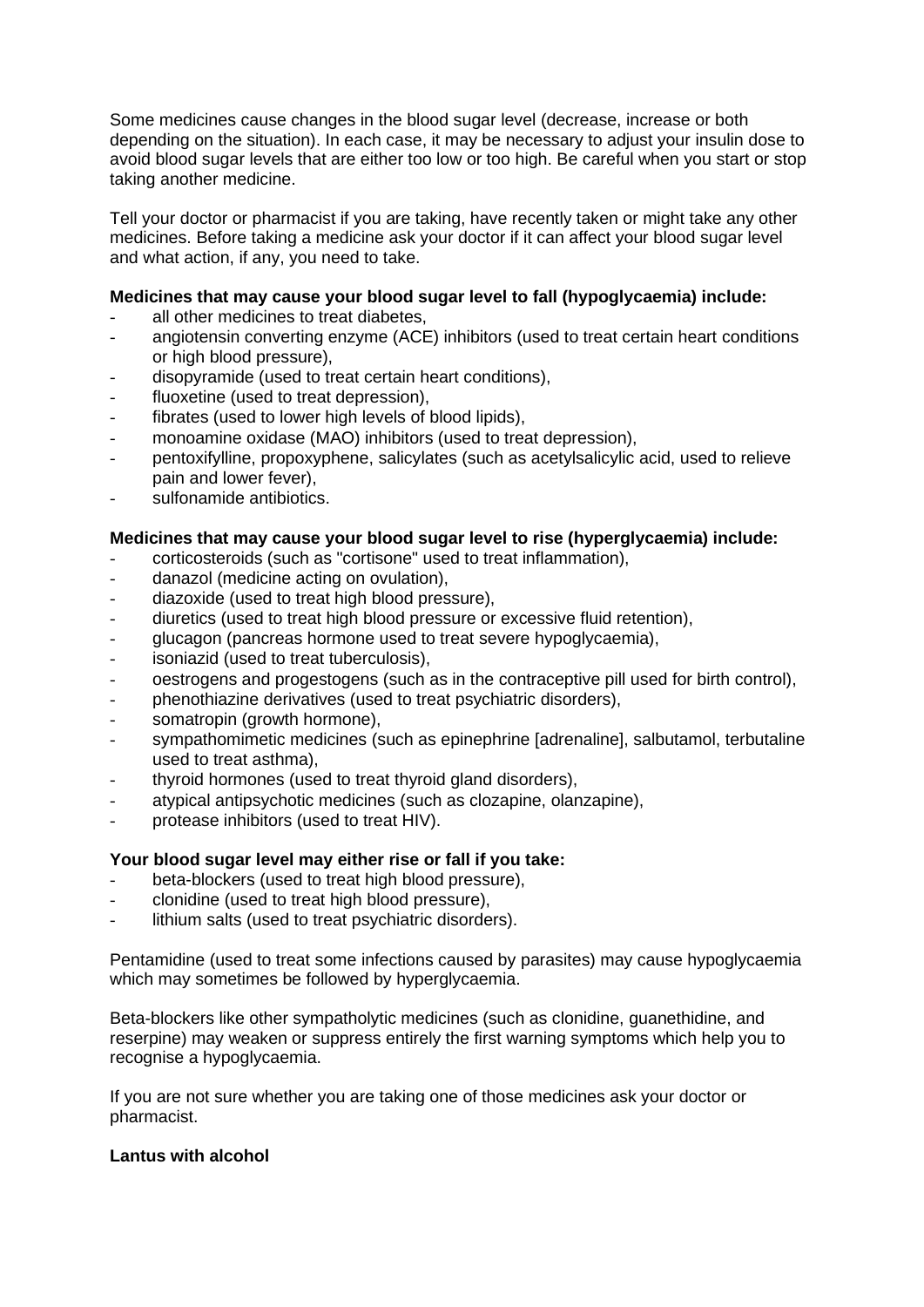Your blood sugar levels may either rise or fall if you drink alcohol.

#### **Pregnancy and breast-feeding**

Ask your doctor or pharmacist for advice before taking any medicine.

Inform your doctor if you are planning to become pregnant, or if you are already pregnant. Your insulin dose may need to be changed during pregnancy and after giving birth. Particularly careful control of your diabetes, and prevention of hypoglycaemia, is important for the health of your baby.

If you are breast-feeding consult your doctor as you may require adjustments in your insulin doses and your diet.

#### **Driving and using machines**

Your ability to concentrate or react may be reduced if:

- you have hypoglycaemia (low blood sugar levels),
- you have hyperglycaemia (high blood sugar levels),
- you have problems with your sight.

Keep this possible problem in mind in all situations where you might put yourself and others at risk (such as driving a car or using machines). You should contact your doctor for advice on driving if:

- you have frequent episodes of hypoglycaemia,

the first warning symptoms which help you to recognise hypoglycaemia are reduced or absent.

#### **Important information about some of the ingredients of Lantus**

This medicine contains less than 1 mmol (23 mg) sodium per dose, i.e. it is essentially 'sodium-free'.

#### **3. HOW TO USE LANTUS**

Always use this medicine exactly as your doctor has told you. Check with your doctor or pharmacist if you are not sure.

Although Lantus contains the same active substance as Toujeo (insulin glargine 300 units/ml), these medicines are not interchangeable. The switch from one insulin therapy to another requires medical prescription, medical supervision and blood glucose monitoring. Please, consult your doctor for further information.

#### **Dose**

Based on your life-style and the results of your blood sugar (glucose) tests and your previous insulin usage, your doctor will:

- determine how much Lantus per day you will need and at what time,
- tell you when to check your blood sugar level, and whether you need to carry out urine tests,
- tell you when you may need to inject a higher or lower dose of Lantus.

Lantus is a long-acting insulin. Your doctor may tell you to use it in combination with a shortacting insulin or with tablets used to treat high blood sugar levels.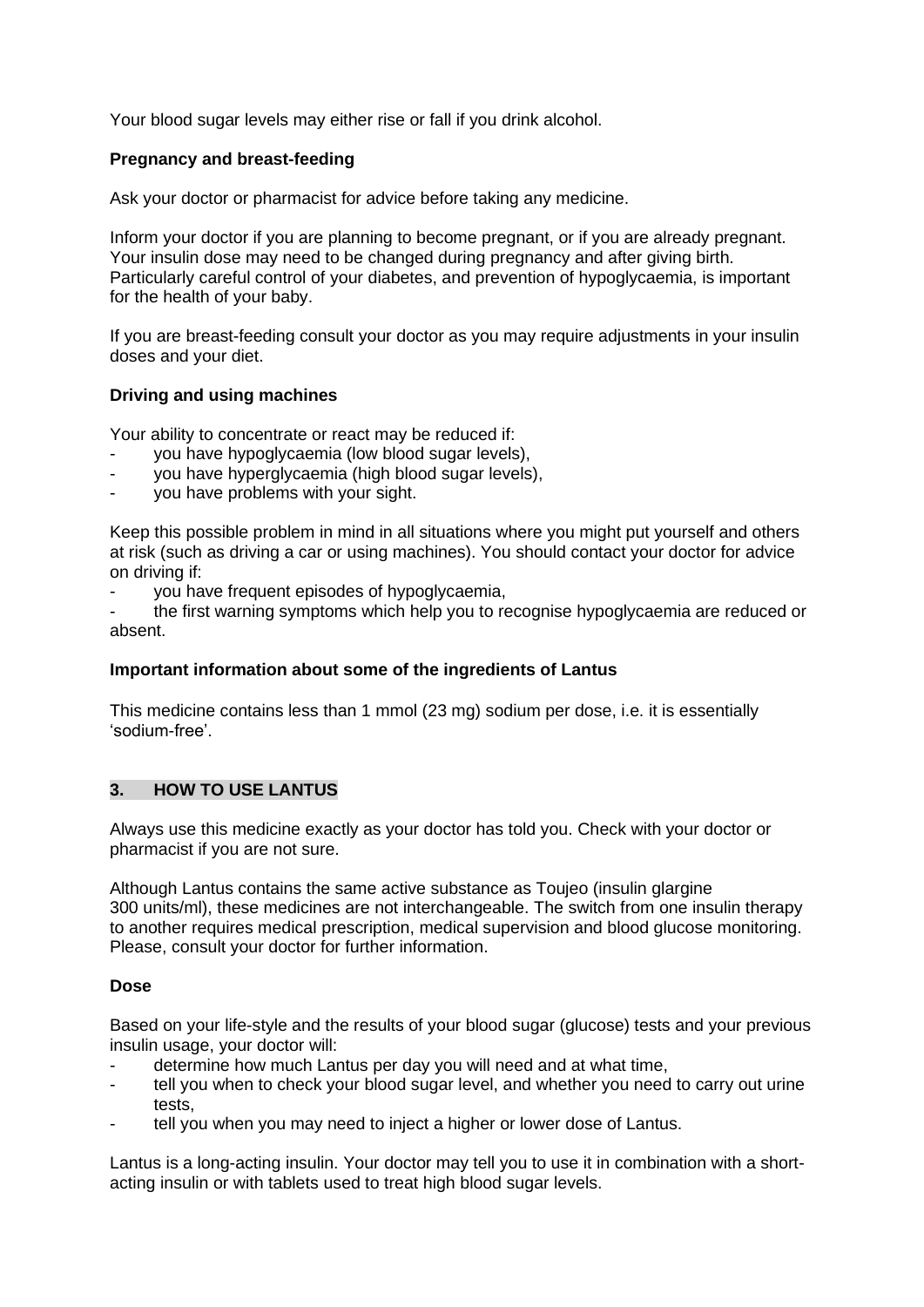Many factors may influence your blood sugar level. You should know these factors so that you are able to react correctly to changes in your blood sugar level and to prevent it from becoming too high or too low. See the box at the end of this leaflet for further information.

#### **Use in children and adolescents**

Lantus can be used in adolescents and children aged 2 years and above. Use this medicine exactly as your doctor has told you.

#### **Frequency of administration**

You need one injection of Lantus every day, at the same time of the day.

#### **Method of administration**

Lantus is injected under the skin. Do NOT inject Lantus in a vein, since this will change its action and may cause hypoglycaemia.

Your doctor will show you in which area of the skin you should inject Lantus. With each injection, change the puncture site within the particular area of skin that you are using.

#### **How to handle the cartridges**

Lantus in cartridges is only suitable for injecting just under the skin using a reusable pen. Speak to your doctor if you need to inject your insulin by another method.

To ensure you get the accurate dose, the Lantus cartridges are to be used only with the following pens:

- JuniorSTAR which delivers doses in steps of 0.5 units

ClikSTAR, Tactipen, Autopen 24, AllStar or AllStar PRO which deliver doses in steps of 1 unit.

Not all of these pens may be marketed in your country.

The pen should be used as recommended in the information provided by the device manufacturer.

The manufacturer's instructions for using the pen must be followed carefully for loading the cartridge, attaching the needle, and administering the insulin injection.

Keep the cartridge at room temperature for 1 or 2 hours before inserting it in the pen.

Look at the cartridge before you use it. Only use it if the solution is clear, colourless and waterlike, and has no visible particles in it. Do not shake or mix it before use.

Always use a new cartridge if you notice that your blood sugar control is unexpectedly getting worse. This is because the insulin may have lost some of its effectiveness. If you think you may have a problem with Lantus, have it checked by your doctor or pharmacist.

#### **Special care before injection**

Before injection remove any air bubbles (see instructions for using the pen).

Make sure that neither alcohol nor other disinfectants or other substances contaminate the insulin.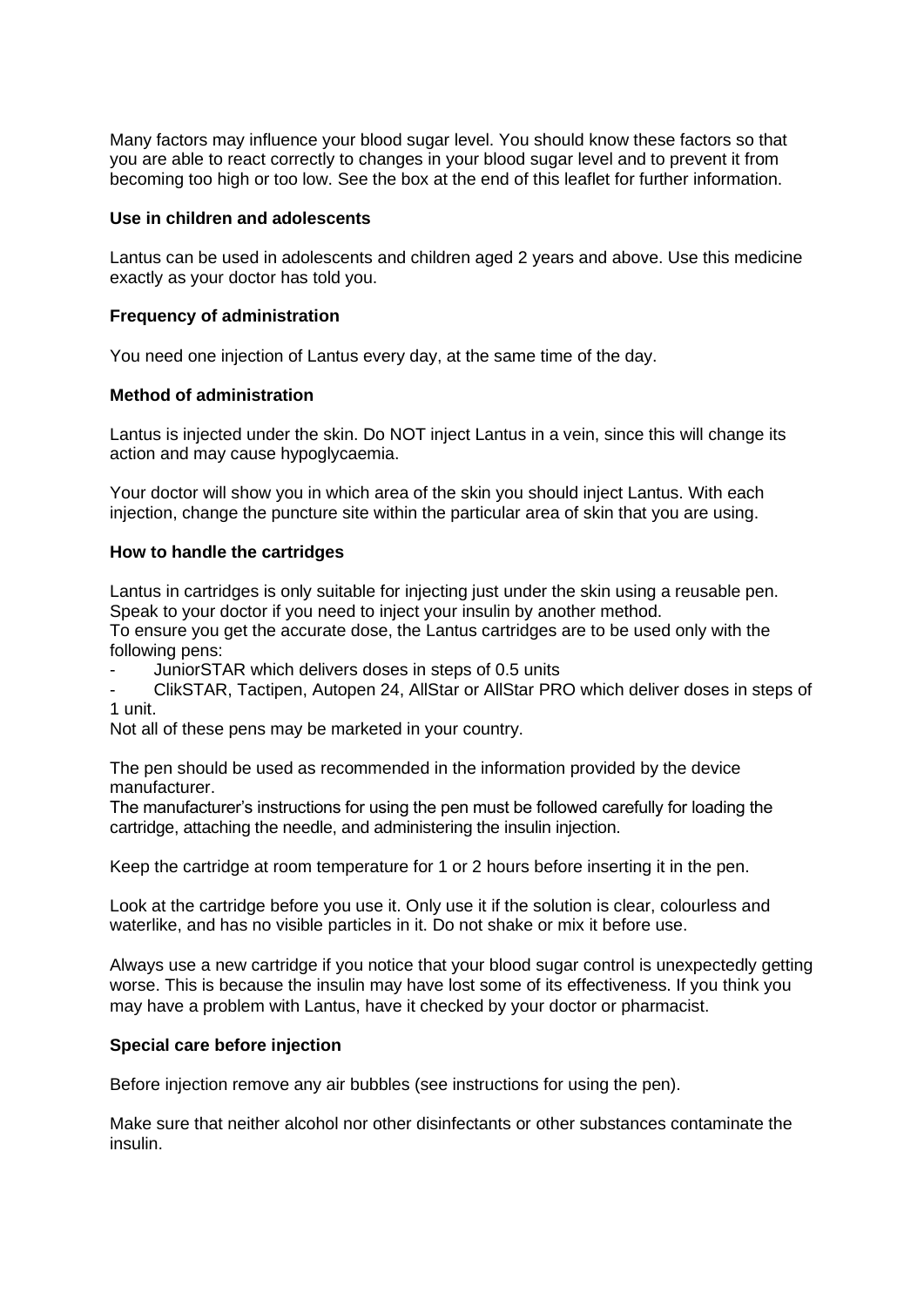Do not re-fill and re-use empty cartridges.Do not add any other insulin to the cartridge. Do not mix Lantus with any other insulins or medicines. Do not dilute it. Mixing or diluting may change the action of Lantus.

#### **Problems with the insulin pen?**

#### **Refer to the manufacturer's instructions for using the pen. If the insulin pen is damaged or not working properly (due to mechanical defects) it has to be discarded, and a new insulin pen has to be used.**

#### **Insulin mix-ups**

You must always check the insulin label before each injection to avoid mix-ups between Lantus and other insulins.

#### **If you use more Lantus than you should**

- If you **have injected too much Lantus**, your blood sugar level may become too low (hypoglycaemia). Check your blood sugar frequently. In general, to prevent hypoglycaemia you must eat more food and monitor your blood sugar. For information on the treatment of hypoglycaemia, see box at the end of this leaflet.

#### **If you forget to use Lantus**

- If you have missed a dose of Lantus or if you have not injected enough insulin, your blood sugar level may become too high (hyperglycaemia). Check your blood sugar frequently. For information on the treatment of hyperglycaemia, see box at the end of this leaflet. - Do not take a double dose to make up for a forgotten dose.

#### **If you stop using Lantus**

This could lead to severe hyperglycaemia (very high blood sugar) and ketoacidosis (build-up of acid in the blood because the body is breaking down fat instead of sugar). Do not stop Lantus without speaking to a doctor, who will tell you what needs to be done.

If you have any further questions on the use of this medicine, ask your doctor, pharmacist or nurse.

#### **4. POSSIBLE SIDE EFFECTS**

Like all medicines, this medicine can cause side effects, although not everybody gets them.

**If you notice signs of your blood sugar being too low (hypoglycaemia),** take action to increase you blood sugar level straight away (see the box at the end if this leaflet). Hypoglycaemia (low blood sugar) can be very serious and is very common with insulin treatment (may affect more than 1 in 10 people). Low blood sugar means that there is not enough sugar in your blood If your blood sugar level falls too low you may pass out (become unconscious). Serious hypoglycaemia may cause brain damage and may be life-threatening. For more information, see the box at the end of this leaflet.

**Severe allergic reactions** (rare, may affect up to 1 in 1,000 people) – the signs may include large-scale skin reactions (rash and itching all over the body), severe swelling of skin or mucous membranes (angiooedema), shortness of breath, a fall in blood pressure with rapid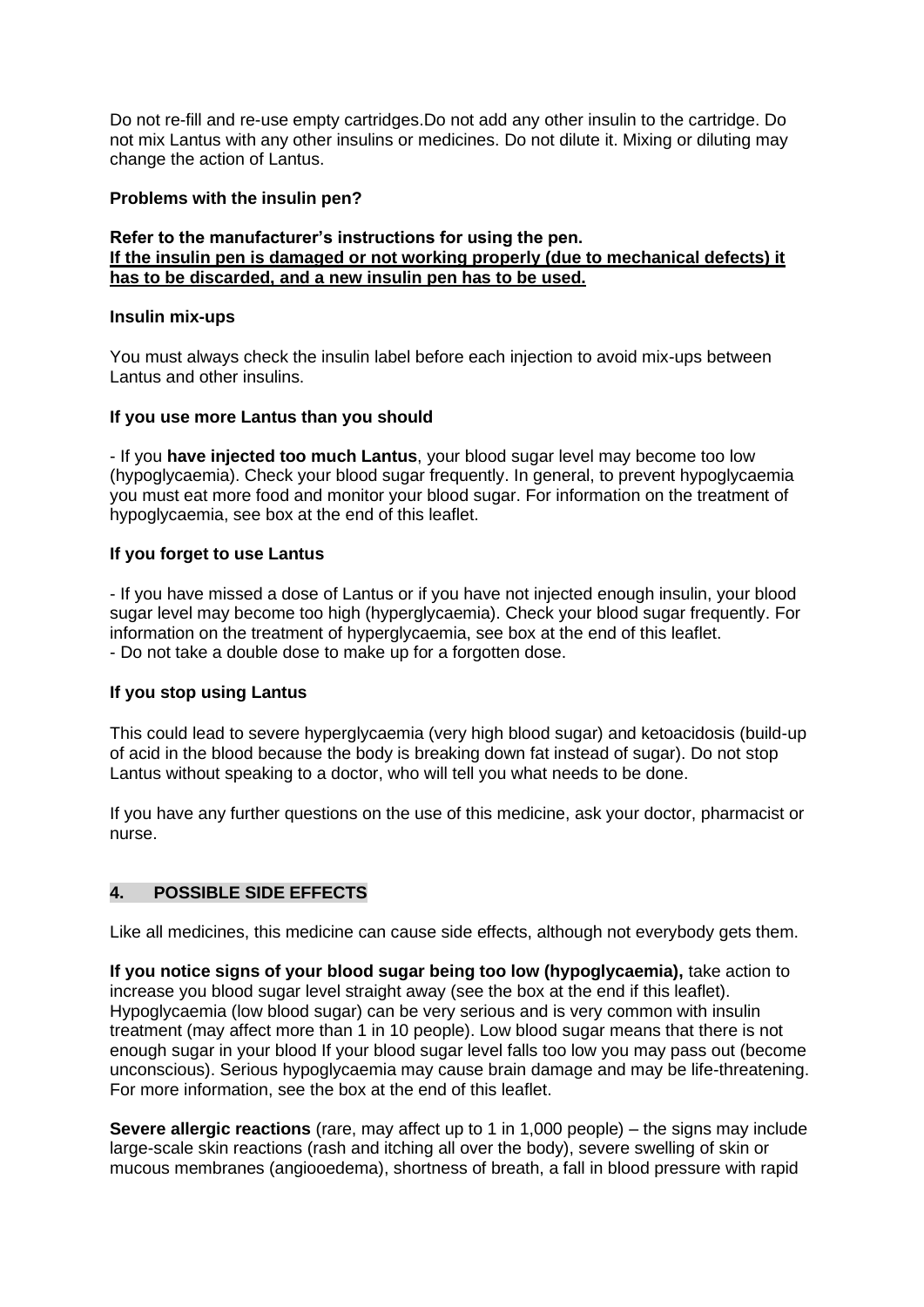heart beat and sweating. Severe allergic reactions to insulins may become life-threatening. Tell a doctor straight away if you notice signs of severe allergic reaction.

# • **Skin changes at the injection site:**

If you inject insulin too often at the same place, the skin may either shrink (lipoatrophy) (*may affect up to 1 in 100 people*) or thicken (lipohypertrophy) (*may affect up to 1 in 10 people*). Lumps under the skin may also be caused by build-up of a protein called amyloid (cutaneous amyloidosis; how often this occurs is not known). The insulin may not work very well if you inject into a lumpy area. Change the injection site with each injection to help prevent these skin changes.

# **Common reported side effects** (may affect up to 1 in 10 people)

# • **Skin and allergic reactions at the injection site**

The signs may include reddening, unusually intense pain when injecting, itching, hives, swelling or inflammation. This can spread around the injection site. Most minor reactions to insulins usually disappear in a few days to a few weeks.

**Rare reported side effect** (may affect up to 1 in 1,000 people)

# • **Eye reactions**

A marked change (improvement or worsening) in your blood sugar control can disturb your vision temporarily. If you have proliferative retinopathy (an eye disease related to diabetes) severe hypoglycaemic attacks may cause temporary loss of vision.

#### • **General disorders**

In rare cases, insulin treatment may also cause temporary build-up of water in the body, with swelling in the calves and ankles.

#### **Very rare reported side-effects** (may affect up to1 in10,000 people)

In very rare cases, dysgeusia (taste disorders) and myalgia (muscular pain) can occur.

# **Use in children and adolescents**

In general, the side effects in children and adolescents of 18 years of age or less are similar to those seen in adults.

Complaints of injection site reactions (injection site pain, injection site reaction) and skin reactions (rash, urticaria) are reported relatively more frequently in children and adolescents of 18 years of age or less than in adults.

There is no experience in children under 2 years.

#### **Reporting of side effects**

If you get any side effects, talk to your doctor or pharmacist. This includes any possible side effects not listed in this leaflet.

By reporting side effects you can help provide more information on the safety of this medicine.

# **5. HOW TO STORE LANTUS**

Keep this medicine out of the sight and reach of children.

Do not use this medicine after the expiry date which is stated on the carton and on the label of the cartridge after "EXP". The expiry date refers to the last day of that month.

#### Unopened cartridges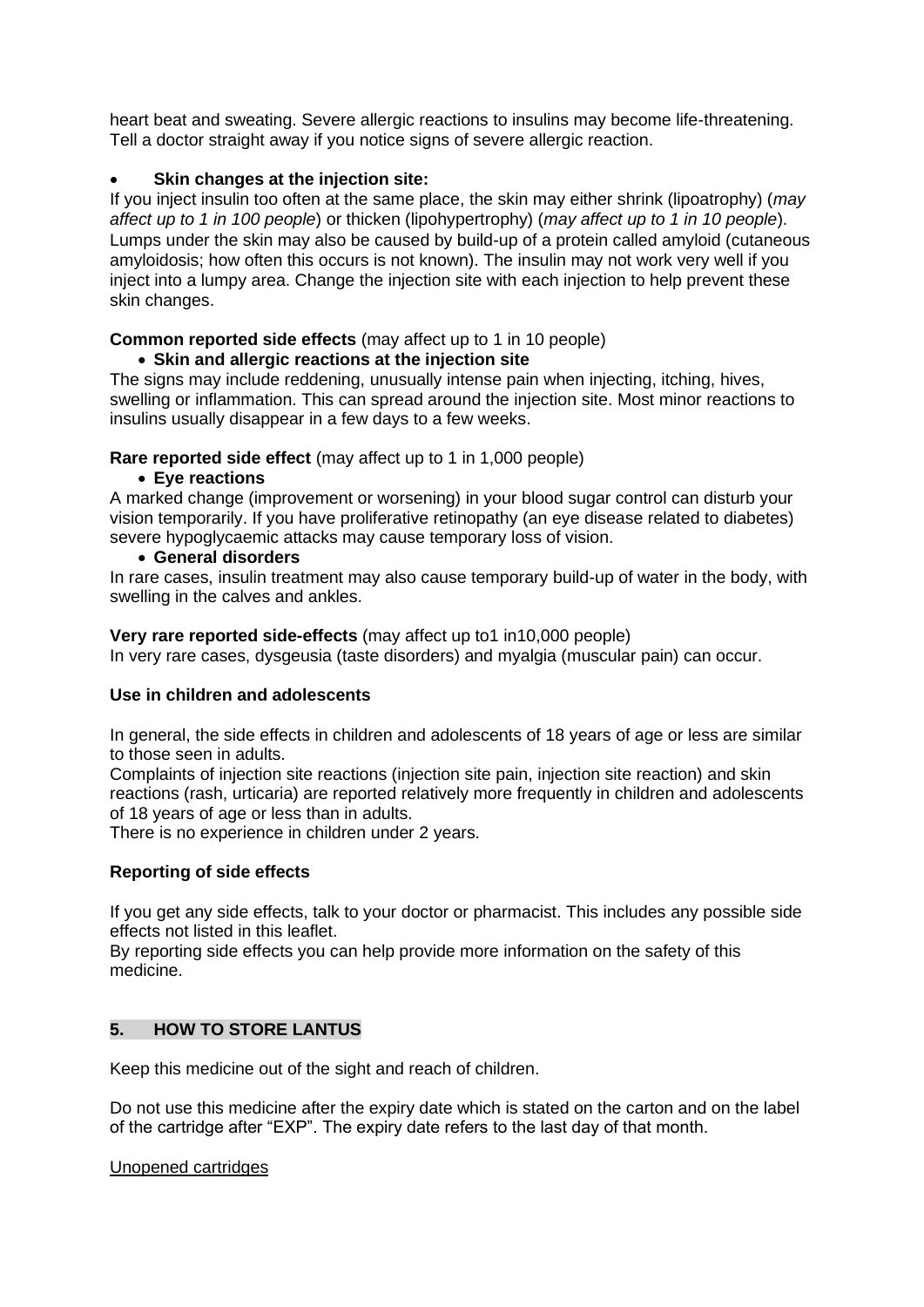Store in a refrigerator (2°C-8°C). Do not freeze or place next to the freezer or a freezer pack. Keep the cartridge in the outer carton in order to protect from light.

#### In-use cartridges

Cartridges in use (in the insulin pen) or carried as a spare may be stored for a maximum of 4 weeks not above 30°C and away from direct heat or direct light. The cartridge in use must not be stored in a refrigerator. Do not use it after this time period.

Do not use Lantus if you notice particles in it. Only use Lantus if the solution is clear, colourless and waterlike.

Do not throw away any medicines via wastewater or household waste. Ask your pharmacist how to throw away medicines you no longer use. These measures will help protect the environment.

# **6. CONTENTS OF THE PACK AND OTHER INFORMATION**

#### **What Lantus contains**

- The active substance is insulin glargine. Each ml of the solution contains 100 units of insulin glargine (equivalent to 3.64 mg).
- The other ingredients are: zinc chloride, metacresol, glycerol, sodium hydroxide (see section 2 "Important information about some of the ingredients of Lantus") and hydrochloric acid (for pH adjustment) and water for injections.

#### **What Lantus looks like and contents of the pack**

Lantus 100 units/ml solution for injection in a cartridge is a clear and colourless solution.

Lantus comes in a special cartridge to be used only in conjunction with the pens ClikSTAR, Tactipen, Autopen 24, AllStar, AllStar PRO or JuniorSTAR. Each cartridge contains 3 ml of solution for injection (equivalent to 300 units). Pack sizes of 1, 3, 4, 5, 6, 8, 9 and 10 cartridges. Not all pack sizes may be marketed.

#### **Marketing Authorisation Holder and Manufacturer**

Sanofi-Aventis Deutschland GmbH D-65926 Frankfurt am Main Germany.

**This leaflet was last revised in August 2020.**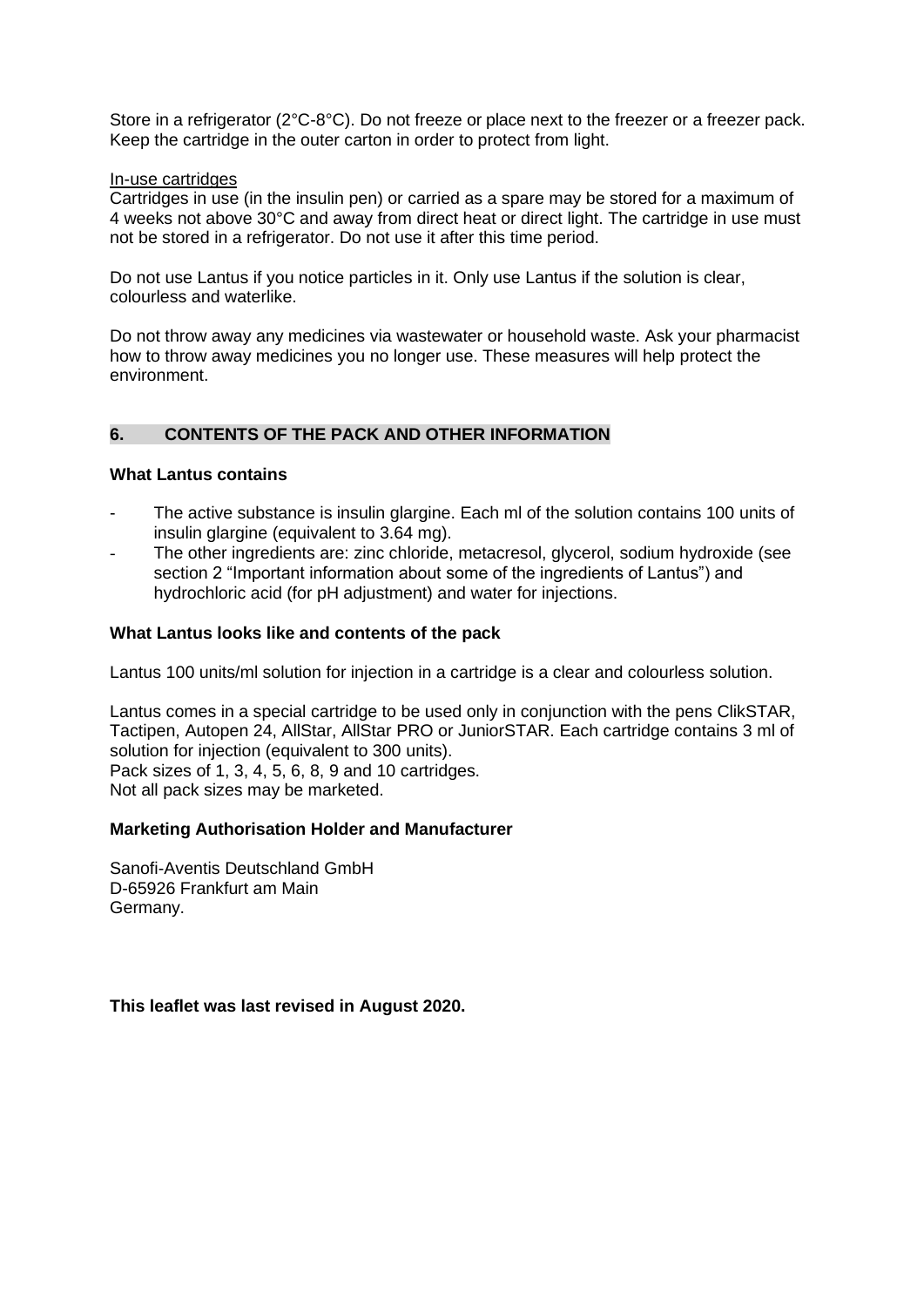# **HYPERGLYCAEMIA AND HYPOGLYCAEMIA**

Always carry some sugar (at least 20 grams) with you. Carry some information with you to show you are diabetic.

# **HYPERGLYCAEMIA (high blood sugar levels)**

**If your blood sugar is too high (hyperglycaemia), you may not have injected enough insulin.**

#### **Why does hyperglycaemia occur?**

Examples include:

- you have not injected your insulin or not injected enough, or if it has become less effective, for example through incorrect storage,
- your insulin pen does not work properly,
- you are doing less exercise than usual, you are under stress (emotional distress, excitement), or you have an injury, operation, infection or fever,
- you are taking or have taken certain other medicines (see section 2, "Other medicines and Lantus").

#### **Warning symptoms of hyperglycaemia**

Thirst, increased need to urinate, tiredness, dry skin, reddening of the face, loss of appetite, low blood pressure, fast heart beat, and glucose and ketone bodies in urine. Stomach pain, fast and deep breathing, sleepiness or even loss of consciousness may be signs of a serious condition (ketoacidosis) resulting from lack of insulin.

**What should you do if you experience hyperglycaemia? Test your blood sugar level and your urine for ketones as soon as any of the above symptoms occur.** Severe hyperglycaemia or ketoacidosis must always be treated by a doctor, normally in a hospital.

# **HYPOGLYCAEMIA (low blood sugar levels)**

If your blood sugar level falls too much you may become unconscious. Serious hypoglycaemia may cause a heart attack or brain damage and may be life-threatening. You normally should be able to recognise when your blood sugar is falling too much so that you can take the right actions.

#### **Why does hypoglycaemia occur?**

Examples include:

- vou inject too much insulin.
- you miss meals or delay them,
- you do not eat enough, or eat food containing less carbohydrate than normal (sugar and substances similar to sugar are called carbohydrates; however, artificial sweeteners are NOT carbohydrates),
- you lose carbohydrates due to vomiting or diarrhoea,
- you drink alcohol, particularly if you are not eating much,
- you are doing more exercise than usual or a different type of physical activity,<br>- vou are recovering from an iniury or operation or other stress.
- you are recovering from an injury or operation or other stress,<br>- you are recovering from an illness or from fever
- you are recovering from an illness or from fever,
- you are taking or have stopped taking certain other medicines (see section 2, "Other medicines and Lantus").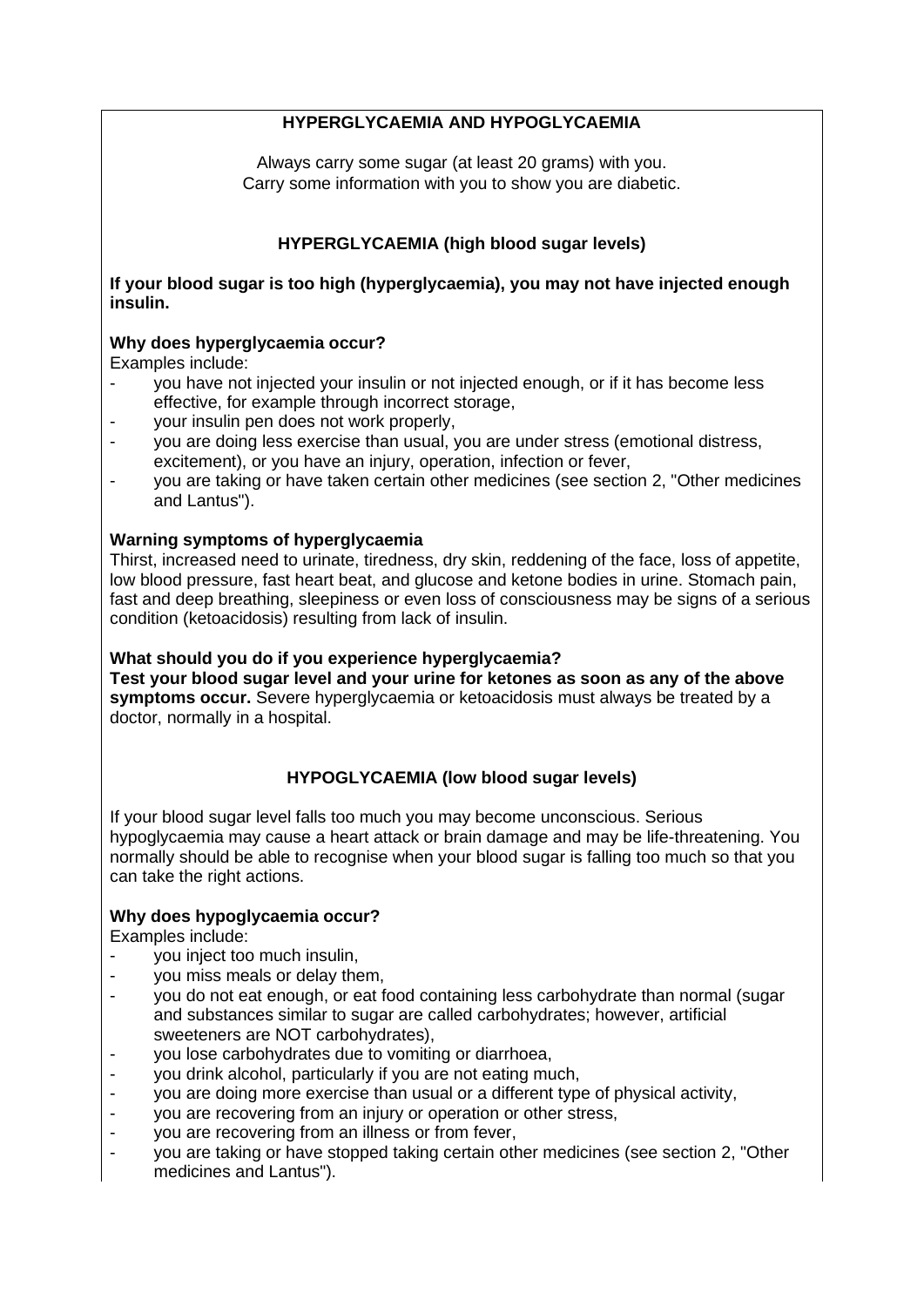# **Hypoglycaemia is also more likely to occur if**

- you have just begun insulin treatment or changed to another insulin preparation (when changing from your previous basal insulin to Lantus hypoglycaemia, if it occurs, may be more likely to occur in the morning than at night),
- your blood sugar levels are almost normal or are unstable,
- you change the area of skin where you inject insulin (for example from the thigh to the upper arm),
- you suffer from severe kidney or liver disease, or some other disease such as hypothyroidism.

# **Warning symptoms of hypoglycaemia**

# - In your body

Examples of symptoms that tell you that your blood sugar level is falling too much or too fast: sweating, clammy skin, anxiety, fast heart beat, high blood pressure, palpitations and irregular heartbeat. These symptoms often develop before the symptoms of a low sugar level in the brain.

# - In your brain

Examples of symptoms that indicate a low sugar level in the brain: headaches, intense hunger, nausea, vomiting, tiredness, sleepiness, sleep disturbances, restlessness, aggressive behaviour, lapses in concentration, impaired reactions, depression, confusion, speech disturbances (sometimes total loss of speech), visual disorders, trembling, paralysis, tingling sensations (paraesthesia), numbness and tingling sensations in the area of the mouth, dizziness, loss of self-control, inability to look after yourself, convulsions, loss of consciousness.

The first symptoms which alert you to hypoglycaemia ("warning symptoms") may change, be weaker or may be missing altogether if

you are elderly, if you have had diabetes for a long time or if you suffer from a certain type of nervous disease (diabetic autonomic neuropathy),

you have recently suffered hypoglycaemia (for example the day before) or if it develops slowly,

- you have almost normal or, at least, greatly improved blood sugar levels,
- you have recently changed from an animal insulin to a human insulin such as Lantus,
- you are taking or have taken certain other medicines (see section 2, "Other medicines and Lantus").

In such a case, you may develop severe hypoglycaemia (and even faint) before you are aware of the problem. Be familiar with your warning symptoms. If necessary, more frequent blood sugar testing can help to identify mild hypoglycaemic episodes that may otherwise be overlooked. If you are not confident about recognising your warning symptoms, avoid situations (such as driving a car) in which you or others would be put at risk by hypoglycaemia.

# **What should you do if you experience hypoglycaemia?**

- 1. Do not inject insulin. Immediately take about 10 to 20 g sugar, such as glucose, sugar cubes or a sugar-sweetened beverage. Caution: Artificial sweeteners and foods with artificial sweeteners (such as diet drinks) are of no help in treating hypoglycaemia.
- 2. Then eat something that has a long-acting effect in raising your blood sugar (such as bread or pasta). Your doctor or nurse should have discussed this with you previously. The recovery of hypoglycaemia may be delayed because Lantus has a long action.
- 3. If the hypoglycaemia comes back again take another 10 to 20 g sugar.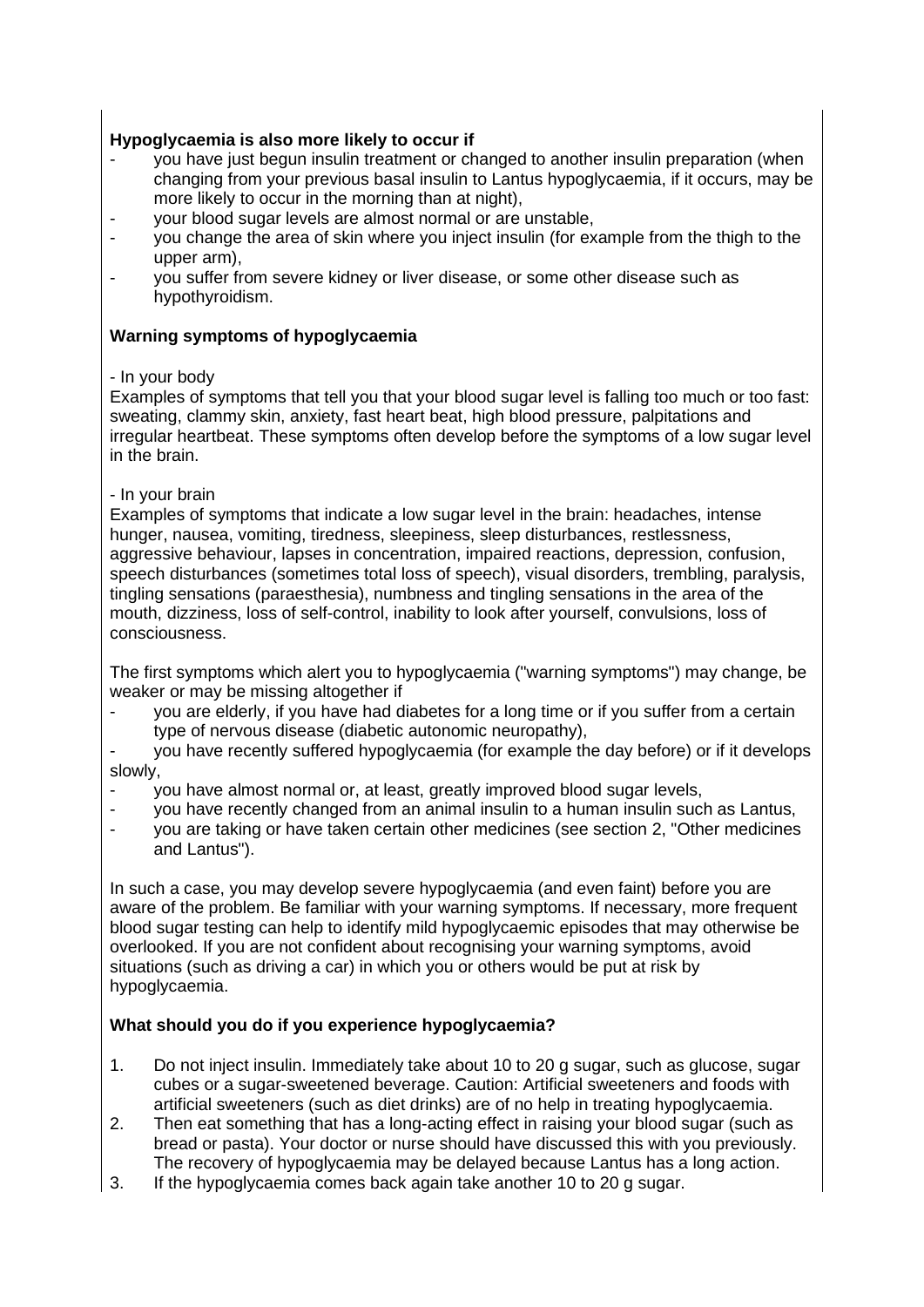4. Speak to a doctor immediately if you are not able to control the hypoglycaemia or if it recurs.

Tell your relatives, friends and close colleagues the following:

If you are not able to swallow or if you are unconscious, you will require an injection of glucose or glucagon (a medicine which increases blood sugar). These injections are justified even if it is not certain that you have hypoglycaemia.

It is advisable to test your blood sugar immediately after taking glucose to check that you really have hypoglycaemia.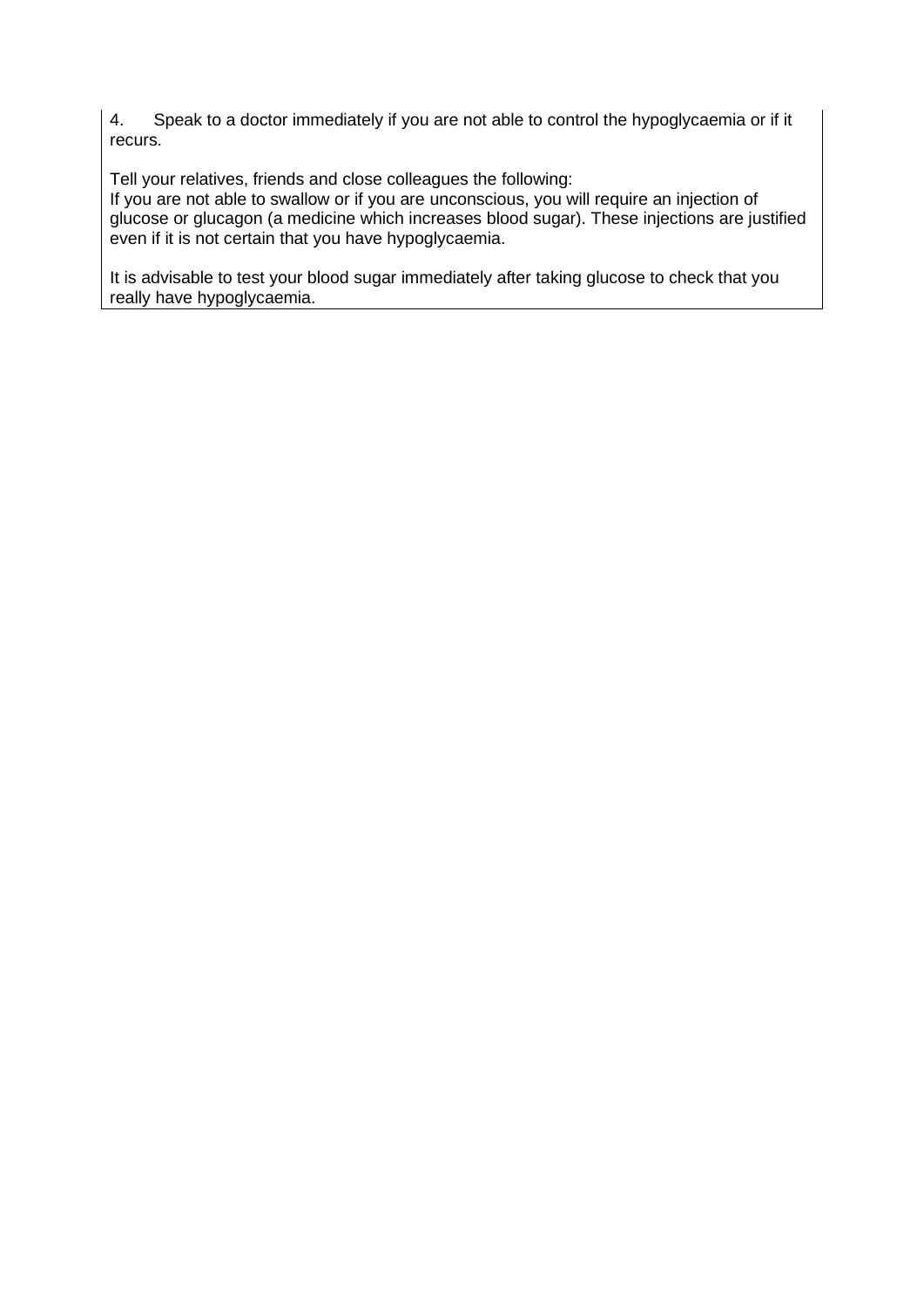**نشرة دوائية: معلومات للمستعمل**

**Lantus ® 100 وحدة/مل محلول للحقن في خرطوشة <sup>R</sup> النتوس** أنسولين غلارجين

الرجاء قراءة كامل هذه النشرة بدقة قبل استعمال هذا الدواء لأنّها تحتوى على معلومات مهمّة لك. الرجاء أيضًا قراءة تعليمات استعمال قلم الأنسولين المزوّد مع قلم الأنسولين الخاص بك قبل استعمال هذا الدواء. . - إحتفظ بهذه النشرة فقد تحتاج إلى قراءتها مجدداً - إذا كان لديك أسئلة أخرى، إسأل الطبيب أو الصيدلي أو الممرّض/ة.<br>- لقد هُ صف هذا الده اء لك شخصتاً لا تعطه أبداً الى شخص آخر حةٌ - لقد وُصف هذا الدواء لك شخصيّاً. لا تعطه أبداً إلى شخص آخر حتّى إذا كانت عوارض مرضه مماثلة لعوارض مر ضك لأنّه قد يؤذيه. - إذا شعرت بأيّ تأثير جانبيّ، أعلم الطبيب أو الصبدلي. ينطبق هذا أيضًا على أيّ تأثير جانبيّ غير مذكور في هذه النشرة. راجع القسم .4

#### **ماذا تحتوي هذه النشرة**

- .1 ما هو النتوس وما هي دواعي استعماله
- .2 المعلومات الواجب معرفتها قبل استعمال النتوس
	- .3 كيف يُستعمل النتوس
	- .4 ما هي التأثيرات الجانبية المحتملة
		- .5 كيف يُحفظ النتوس
	- .6 محتويات العلبة ومعلومات أخرى

#### **.1 ما هو النتوس وما هي دواعي استعماله**

يحتوي لانتوس على أنسولين غلارجين. إنه أنسولين معدّل شبيه جداً بالأنسولين البشري.

يُستعمل لانتوس لعلاج داء السكّري لدى البالغين والمراهقين والأطفال ابتداء من سنّ الثانية. داء السكري هو مرض لا يفرز فيه الجسم ما يكفي من الأنسولين للتحكّم بمعدل السكر في الدم (سكّر الدم). يخفّض الأنسولين غلارجين سكر الدم بشكل مطّول ومنتظم.

#### **.2 المعلومات الواجب معرفتها قبل استعمال النتوس** موانع الاستع*م*ال

# **ال تستعمل النتوس**

− إن كان لديك حساسية تجاه األنسولين غالرجين أو تجاه أحد مكّونات هذا الدواء األخرى )المذكورة في القسم 6(.

**تحذيرات واحتياطات** يجب إعطاء النتوس في خرطوشة حص ًرا تحت الجلد بواسطة قلم قابل إلعادة لالستعمال. إذا كنت تحتاج إلى حقن األنسولين بواسطة طريقة أخرى، الرجاء االتصال بطبيبك. إستشر الطبيب أو الصيدلي أو الممّرض/ة قبل استعمال النتوس. الرجاء أن تتقيّد بدقة بتعليمات الطبيب المتعلقة بمقدار الجرعة والمراقبة (فحوصات الدم والبول) والنظام الغذائي والنشاط الجسدي (العمل الجسدي والتمارين الرياضية). إذا كان معدّل السكر في دمك منخفضًا (نقص سكر الدم)، اتبع التعليمات الخاصة بنقص سكر الدم (راجع الإطار في نهاية هذه النشر ة).

تغيّر الجلد في موقع الحقن يجب تغيير موقع الحقن لمنع تغيّر الجلد مثل تشكّل كتل تحت الجلد. قد لا يعطي الأنسولين مفعوله كما يجب إذا حقنته في منطقة تشكل الكتل (راجع كيف يستعمل لانتوس). اتّصل بالطبيب إذا كنت تحقن حاليًّا في منطقة تتشكل فيها الكتل قبل أن تبدأ بالحقن في منطقة مختلفة. قد يطلب منك الطبيب مر اقبة السكر في دمك بدقّة وتعديل جرعة الأنسولين أو جرعة الأدوية المضادة للسكّري الأخرى.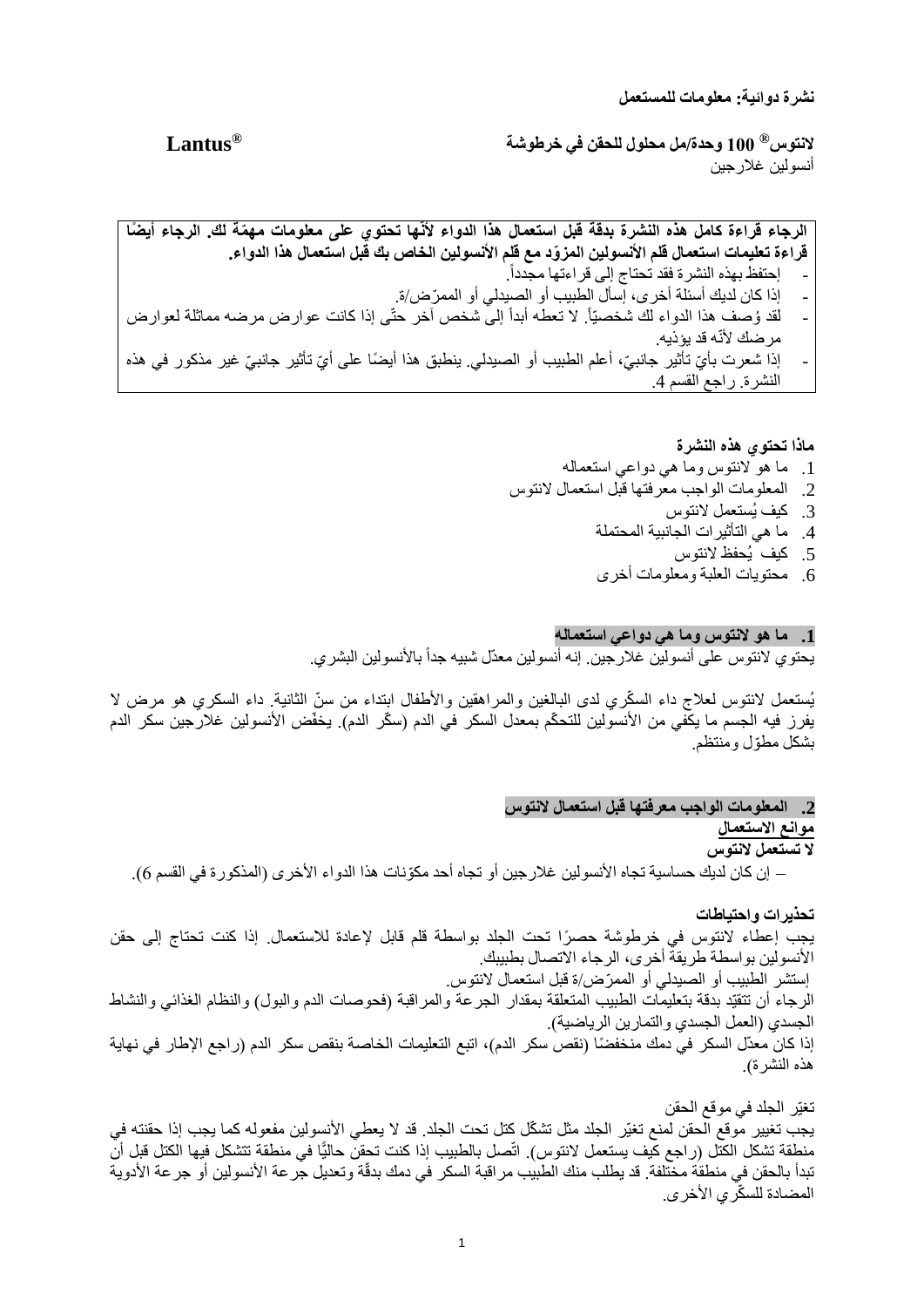السفر

قبل أن تسافر، إستشر طبيبك ليعلمك بالنقاط اآلتية:

- توافر األنسولين الذي تستعمله في البلد الذي تزوره،
	- التزوّد بالأنسولين، بالإبر، إلخ.
	- الطريقة الصحيحة لحفظ الأنسولين خلال السفر ،
		- توقيت الوجبات وأخذ األنسولين خالل السفر،
- التأثيرات الممكنة الناتجة عن التغيير إلى مناطق زمنية مختلفة،
- المخاطر الجديدة المحتملة على صحّتك في البلدان التي تزور ها.
- ما عليك فعله في الحاالت الطارئة التي تشعر فيها بالتو ّعك أو بالمرض.

الأمراض والجروح ֧֧֦֧֦֧֚֝֬֓֓֜*֟* في الحالات الآتية، قد يتطلّب علاج داء السكر ي الذي تعانى منه الكثير من الحذر (مثلاً ضبط جر عة الأنسولين، فحوصات الدم والبول): - إذا كنت مريضاً أو مجروحًا جرحًا كبيرًا، من الممكن أن يرتفع معدّل السكر في دمك (فرط سكر الدم). إذا كنت لا تتناول كمية كافية من الطعام، قد ينخفض كثير اً معدل السكر في دمك (نقص سكر الدم).

ستحتاج إلى طبيب في أكثر الحاالت. **إحرص على االتصال سريعًا بطبيب**. إذا كنت تعاني من داء السكري من النوع 1 (داء السكري المعتمد على الأنسولين)، لا توقف أخذ الأنسولين وتابعه حتى تحصل على كمية كافية من الكربو هيدرات. قل دائماً للأشخاص الذين يعتنون بك أو يعالجونك إنك تحتاج إلى الأنسولين. يمكن أن يسبّب العلاج بالأنسولين إنتاج أجسام مضادة (مواد مضادة للأنسولين). ولكن لن يكون تغيير جرعة الأنسولين

ضروريًا إلاّ في حالاتٌ نادرة جدًا. أصيب بعض ٱلمرضـى الذين يعانون من داء السكري من النوع 2 منذ وقت طويل والذين يعانون من مرض قلبي أو تعرّضوا في السابق لحادث مخيّ وعائي ويُعالجون بالبيو غليتازون (دواء فموي مضاد للسكّري يُستعمل لعلاج داء السكّري من النوع 2) والأنسولين، بقصور قلبي. إذا أصبت بعوارض القصور القلبي مثل ضيق نفس غير عادي أو زيادة وزن سريعة أو تورّم موضعي (أوديما)، أعلم طبيبك في أقرب وقت ممكن.

#### **األطفال**

لم تتمّ دراسة لانتوس لدى الأطفال ما دون الثانية من العمر .

# **أدوية أخرى والنتوس**

يسبّب بعض الأدوية تعديل معدل سكر الدم (انخفاض أو ارتفاع في سكّر الدم أو التأثيران معًا حسب الحالة). في كل حالة، قد يكون من الضروري ضبط جرعة الأنسولين التي تأخذها لتفادي معدلات السكر المنخفضة جدأ أو المرتفعة جداً. فكن حذر أ عندما تبدأ علاجًا آخر أو عندما توقفه كذلك.

إذا كنت تأخذ أو أخذت مؤخّرًا أو قد تأخذ دواء آخر ، أعلم الطبيب أو الصيدلي. وقبل أن تتناول أيّ دواء، اسأل طبيبك إن كان يمكن أن يؤثّر هذا الدواء على معدل السكر في دمك و عن أيّ إجراء عليك اتخاذه عند الاقتضاء ۖ

## **األدوية التي قد تسبب انخفاضاً في معدل السكر في دمك )نقص سكر الدم( تتض ّمن:**

- كافة الأدوية الأخرى لعلاج السكري،
- مثبطات الأنزيم المحوّل للأنجيوتنسين (المستعملة لعلاج بعض الأمر اض القلبيّة أو ارتفاع ضغط الدم الشرياني)،
	- الديزوبيراميد (المستعمل لعلاج بعض الأمراض القلبيّة)،
		- الفليوكسيتين (المستعمل لعلاج الاكتئاب)،
	- أدوية الفيبرات (المستعملة لتخفيض معدّلات الدهون المرتفعة في الدم)،
		- مثبطات أكسيداز الأمين الأحادي (المستعملة لعلاج الاكتئاب)،
- البنتوكسيفيلين والبروبوكسيفين والساليسيلات (مثل حمض أسيتيل الساليسيك المستعمل لتخفيف الألم وتخفيض الحرارة)،
	- المضادات الحيوية من عائلة الس لفوناميد.

# **األدوية التي قد تسبب ارتفاع اً في معدل السكر في دمك )فرط سكر الدم( تتض ّمن**:

- الستيرويدات القشريّة (مثل "الكورتيزون" المستعمل لعلاج الالتهاب)،
	- الدانازول (دواء يعمل على الإباضة)،
	- الديازوكسيد (المستعمل لعلاج فرط الضغط الشرياني)،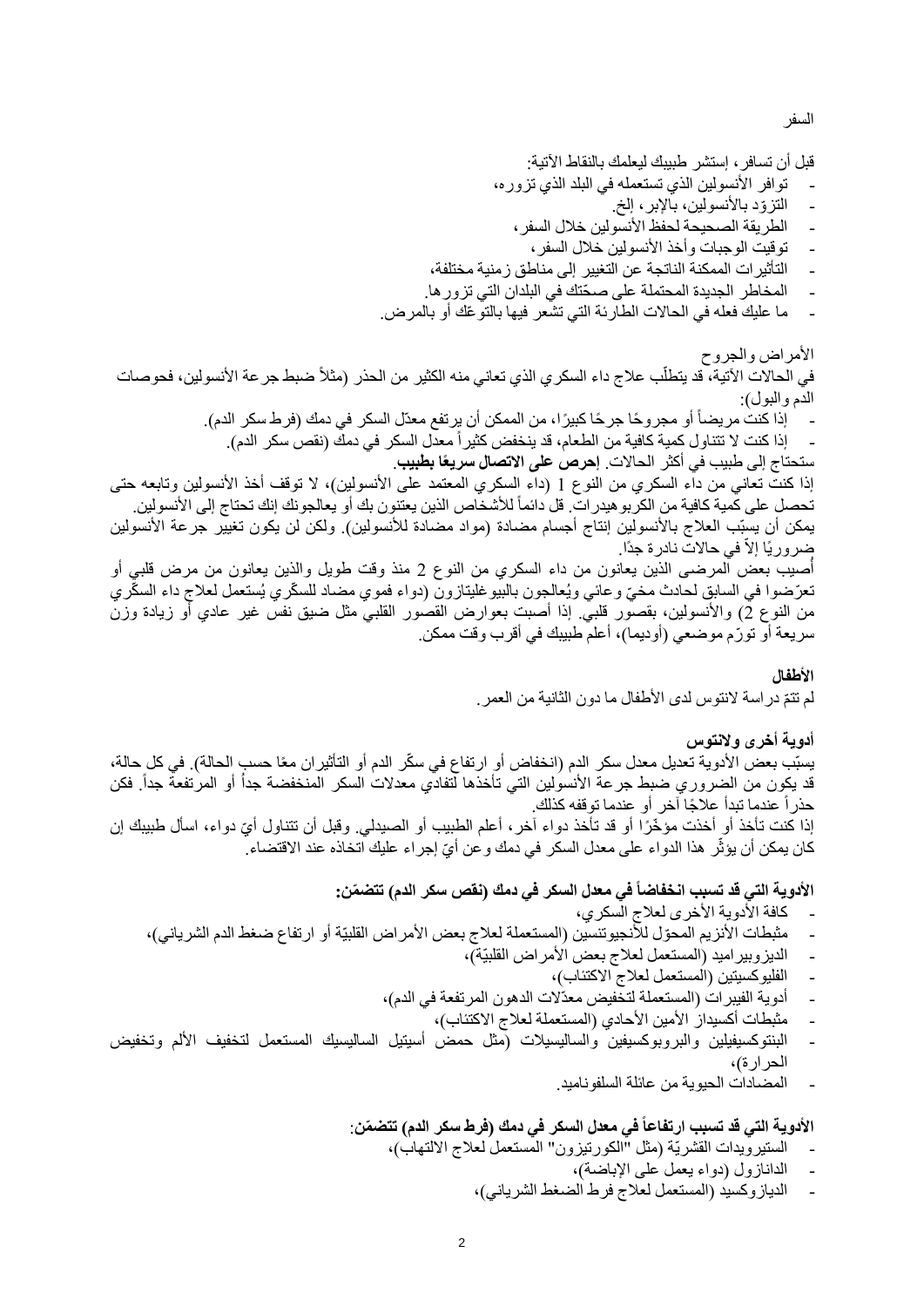- مدرّ ات البول (المستعملة لعلاج فرط الضغط الشرياني أو الاحتباس المفرط للسوائل)،
	- الغلوكاغون (هورمون بنكرياسي يُستعمل لعلاج حالات نقص سكر الدم الحادة)،
		- الإيزونيازيد (المستعمل لعلاج مرض السل)،
		- الاستروجين والبرجستوجين (مثلاً في حبة منع الحمل)،
		- مشتقات الفينوتيازين (المستعملة لعلاج الأمراض النفسيّة)،
			- السوماتروبين )هورمون النمو(،
- المقلدات الودية (مثلاً إيبينفرين [أدرينالين] وسالبوتامول ونربوتالين المستعملة لعلاج الربو)،
	- الهورمونات الدرقية (المستعملة لعلاج خلل وظيفة الغدة الدرقيّة)،
		- مضادات الذهان اللانمطية (مثل الأولنزبين والكلوزابين)،
	- مثبّطات البروتياز (المستعملة لعلاج فيروس نقص المناعة البشرية).

**قد ينخفض معدّل السكر في دمك أو يرتفع إذا أخذت**: حاصرات البيتا (المستعملة لعلاج فرط ضغط الدم الشرياني)، الكلونيدين (المستعمل لعلاج فرط ضغط الدم الشرياني)، أملاح الليثيوم (المستعملة لعلاج الأمراض النفسيّة). وقد يسبب البنتاميدين (المستعمل لعلاج بعض حالات العدوى التي تسببها طفيليّات) نقص سكر الدم ويتبعه أحياناً فرط سكر الدم. إن حاصرات البيتا كالمقلدات الودية الأخرى (مثلأ كلونيدين وغوانيثيدين وريزيربين) قد تضعف عوارض التحذير عند . حصول نقص في سكر الدم أو قد تخمدها تماماً إذ كان لديك شكّ حول نوع الأدوية التي تستعملها، إسأل طبيبك أو الصبدلي.

> **النتوس مع الكحول** قد يرتفع معدّل السكر في دمك أو ينخفض إذا شربت الكحول.

> > **الحمل و اإلرضاع**  إستشيري الطبيب أو الصيدلي قبل تناول هذا الدواء.

أعلمي طبيبك إن كنت تنوين الحمل أو إن كنت حاملاً. قد يكون من الضروري تعديل جر عة الأنسولين التي تأخذينها خلال الحمل وبعد الولادة. إن التحكّم الدقيق بداء السكري الذي تعانين منه والوقاية من نقص سكر الدم مهمّان لصحة طفلك.

إن كنت تُرضعين، استشير ي طبيبك لأنك قد تحتاجين إلى تعديل في جر عات الأنسولين ونظامك الغذائي.

#### **قيادة السيارات واستعمال اآلالت**

إن قدرتك على التركيز أو التفاعل قد تضعف إذا: - كنت مصابًا بنقص سكر الدم (معدّل منخفض لسكر الدم)؛ - كنت مصابًا بفرط سكر الدم (معدّل مرتفع لسكر الدم)؛ - كنت تعاني من مشاكل في البصر. الرجاء أن تبقي هذه المشكلة الممكنة في ذهنك في الحالات كافة التي قد تعرّض فيها نفسك والآخرين للخطر (مثلاً قيادة سيارة أو تشغيل آلات). يجب عليك استشارة طبيبك حول قدرتك على القيادة في حال: - كنت تتعّرض لنوبات متكررة من نقص سكر الدم، - كانت عوارض التحذير األولى التي تساعدك على التعرف إلى نقص سكر الدم ضعيفة أو غائبة.

#### **معلومات مه ّمة تتعلق ببعض مكّونات النتوس**

يحتوي هذا الدواء على أقلّ من ملمول واحد (23 ملغ) من الصوديوم في الجرعة الواحدة وبالتالي يُعتبر "خاليًا من الصوديوم".

# **.3 كيف يُستعمل النتوس**

إحرص دائمًا على استعمالُ هذا الدواء بالتقيّد تماماً بتعليمات طبيبك. نَأكّد من الطبيب أو من الصيدليّ في حال الشكّ.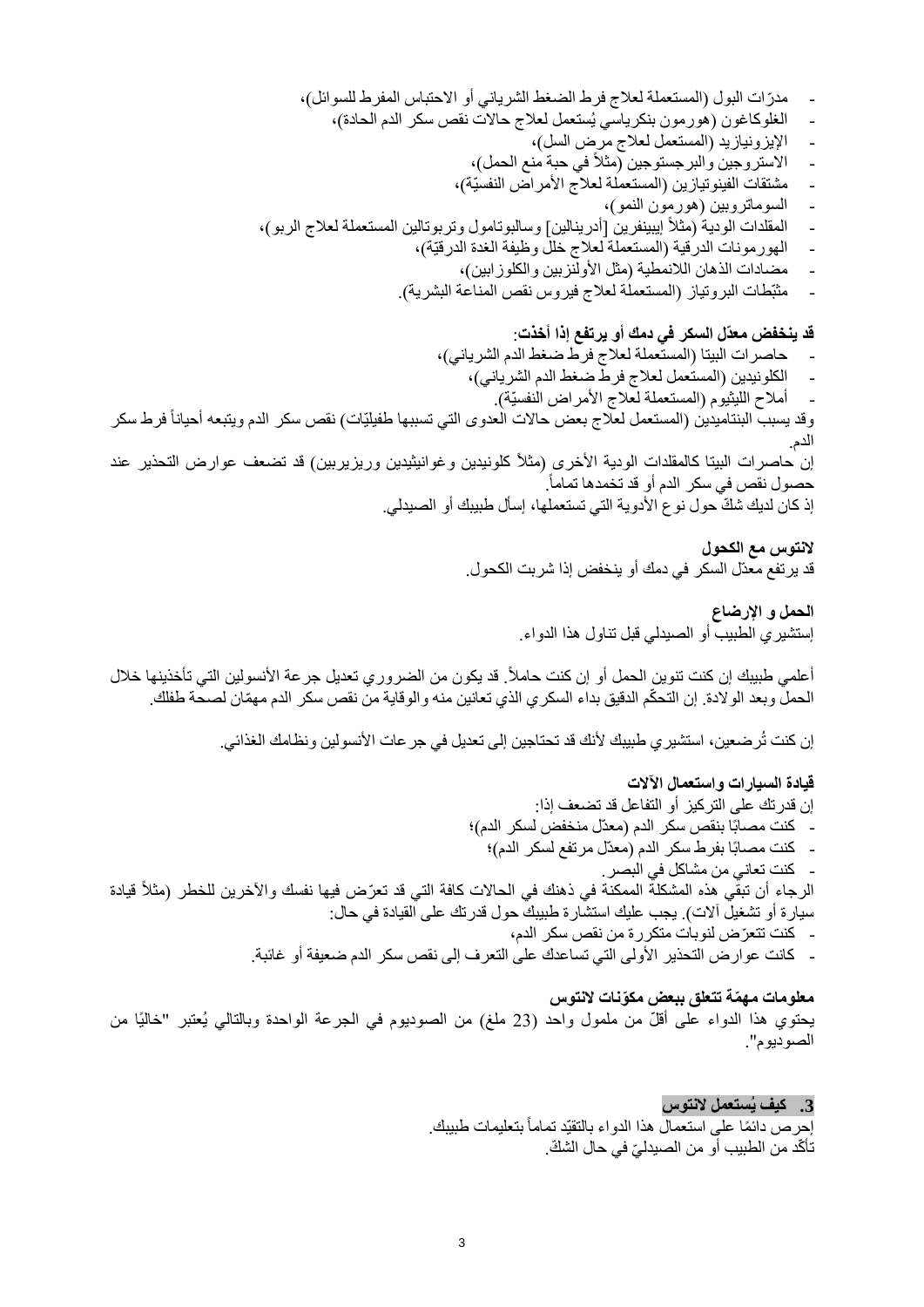حتّى ولو كان النتوس يحتوي على المادة الفاعلة ذاتها التي يحتوي عليها توجيو )أنسولين غالرجين 300 وحدة/مل(، هذان الدواءان ليسا قابلين للتبادل. فاستبدال أنسولين بأنسولين آخّر، يتطلُّب وصفة طبيّةً ومراقبة طبيّة ومراقبة لسكّر الدم. الرجاء استشارة الطبيب للحصول على المزيد من المعلومات.

**مقدار الجرعة**  استناداً إلى أسلوب حياتك ونتائج فحوصات معدل السكر (الغلوكوز) في دمك واستعمالك السابق للأنسولين، فإن طبيبك سوف: - يحدد الجرعة اليوميّة الضروريّة من النتوس ووقت الحقن؛ يقول لك متى عليك التحكّم بمعدل السكر في دمك وإن كنت تحتاج إلى إجراء فحوصات بول؛ - يقول لك متى قد تحتاج إلى حقن جرعة أعلى أو أدنى من النتوس . إن النتوس هو أنسولين طويل الفعل. عند الحاجة ، سيصف لك الطبيب استعماله بالتزامن مع أنسولين قصير الفعل أو مع أقر اص مخفّضة لسكّر الدم. قد تؤثّر عوامل كثيرة على معدل السكر في دمك. يجب عليك أن تعرف هذه العوامل لكي تكون قادراً على التصرّف بطريقة صحيحة حيال التغيير ات في معدل السكر ً في دمك فتمنع ارتفاعه أو انخفاضه كثيراً. راجع الإطار في نهاية النشرة للمزيد من المعلومات.

**االستعمال لدى األطفال والمراهقين** يمكن استعمال لانتوس لدى المر اهقين والأطفال ابتداء من سنّ الثانية. استعمل دائمًا هذا الدواء بالتقيّد تمامًا بتعليمات طبيبك.

> **عدد م ّرات االستعمال** تحتاج إلى حقنة واحدة من لانتوس يوميًا وفي الوقت نفسه كلّ يوم.

> > **طريقة االستعمال**

يُحقن لانتوس تحت الجلد. لا تحقن لانتوس في وريد لأنّ ذلك يغيّر فعله ويمكن أن يسبّب نقصًا في سكّر الدم. سوف يعيّن لك طبيبك المنطقة الجلديّة التي يجب أن تحقن النتوس فيها. مع كل حقنة أنسولين، غيّر موقع الوخز ضمن المنطقة المحددة من الجلد التي تستعملها.

**كيفيّة التعامل مع الخراطيش**

يجب إعطاء لانتوس في خرطوشة حصرًا تحت الجلد بواسطة قلم قابل لإعادة الاستعمال. إذا كنت تحتاج إلى حقن األنسولين بواسطة طريقة أخرى، الرجاء االتصال بطبيبك.

لضمان تلقّيك الجر عة الدقيقة، يجب استعمال خر اطيش لانتوس فقط مع الأقلام الآتية:

- قلم جونيور ستار JuniorSTAR الذي يُعطي جرعات من خطوات من 0.5 وحدة
- أقالم كليكستار ClikSTAR أو تاكتيبن Tactipen أو أوتوبن 24 24 Autopen أو أولستار AllStar أو أولستار ّبرو AllStar PRO التي تعطي كلها جر عات في خطوات من وحدة واحدة.

يمكن ألاّ تكون هذه الأقلام كلّها مسوّقة في بلدك. اً يجب استعمال القلم وفقًا لتعليمات مصنّع الجهاز . يجب التقيّد تماماً بتعليمات استعمال القلّم التي يزوّدها المصنّع لإدخال الخرطوشة وتثبيت الإبرة وحقن الأنسولين. إحفظ الخرطوشة في حرارة الغرفة طيلة ساعة إلى ساعتين قبل إدخالها في القلم. عاين الخرطوشة قبّل استعمالها. لا تستعملها إلاّ إذا كان المحلول صافيًا وعديم اللون وسائلاً كالماء ولا يحتوي على جزيئات ظاهرة. ال تهّز المحلول أو تمزجه قبل االستعمال. استعمل دائمًا خر طوشة جديدة إذا لاحظت أنّ التحكّم بسكّر الدم لديك يسوء فجأة. قد يكون السبب فقدانًا جزئيًا لفعاليّة هذا الأنسولين. إذا كنت تعتقد أنّ لديك مشكلة مع لانتوس، أعلم طبيبك أو الصيدليّ.

**االحتياطات قبل الحقن**  قبل الحقن، أزل كلّ فقّاعات الهواء المحتملة (راجع تعليمات استعمال القلم). إحرص على ألاّ يكون الأنسولين ملوّثًا لا بالكحّول ولا بمطهّرات أخرى ولا بأيّ مادة أخرى. لا ينبغي إعادة تعبئة الخراطيش الفارغة ولا إعادة استعمالها. لا تمزج لانتوس بأيّ أنسولين آخر أو بأيّ دواء آخر. لا تخفّف المنتج فالمزج أو التخفيف قد يغيّران مفعول النتوس.

> **هل تعاني من مشاكل مع قلم األنسولين؟ الرجاء راجع تعليمات استعمال القلم المز ّودة من المصنّع.**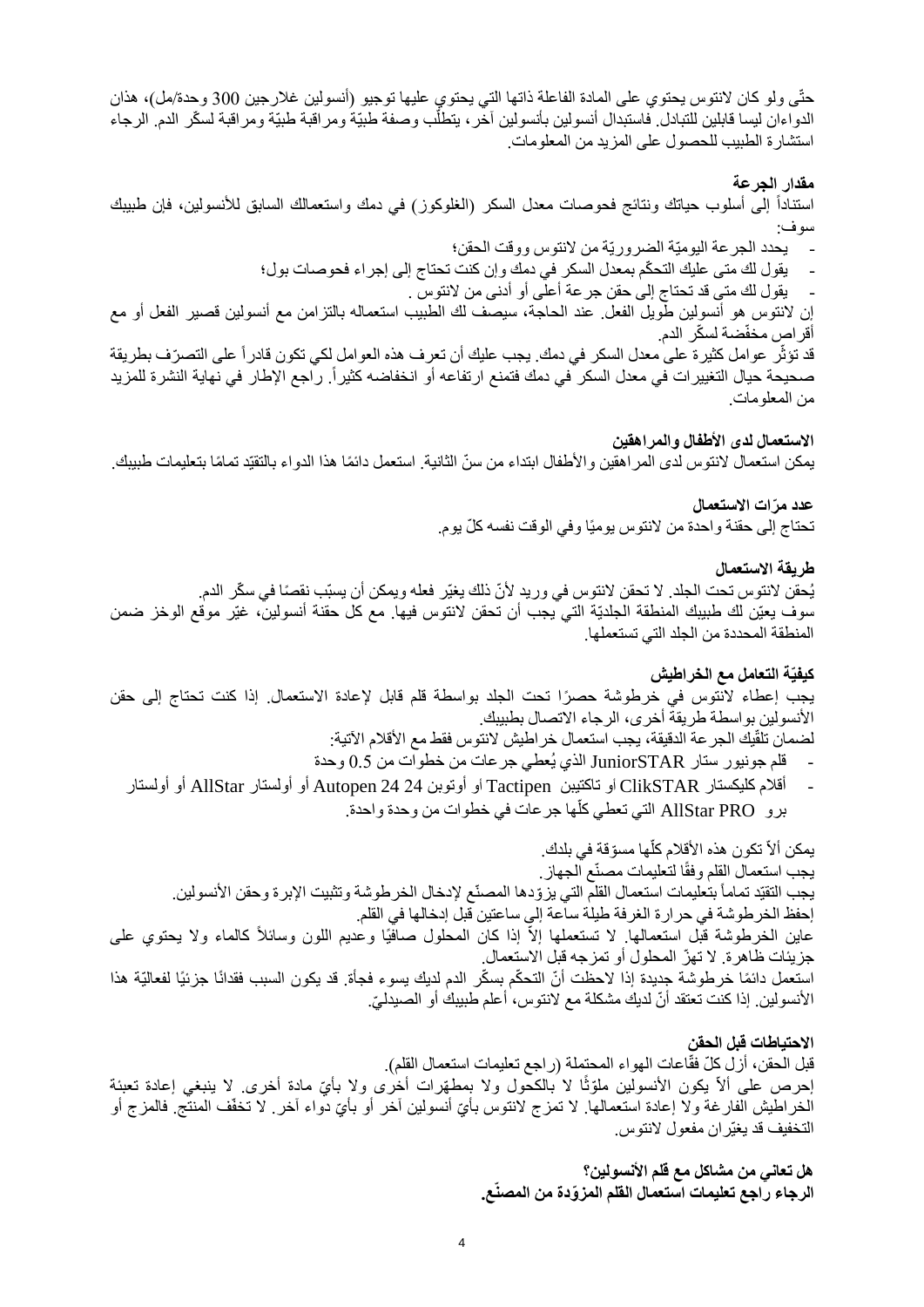## إذا كان قلم الأنسولين معطّلًا أو لا يعمل بطريقة صحيحة (بسبب عيوب ميكانيكيّة)، يجب رميه واستعمال قلم أنسولين **جديد.**

ا**لخلط بين الأنسولينات** يجب عليك أن تتحقّق دائمًا من لصاقة الأنسولين قبل كلّ عمليّة حقن لتفادي الخلط بين لانتوس والأنسولينات الأخرى.

**إذا أخذت كميّة من النتوس أكبر من التي عليك أخذها** 

إذا حقنت **كمية كبيرة من لانتوس،** قد ينخفض سكر الدم لديك كثيرًا (نقص سكّر الدم). إفحص معدّل السكر في دمك تكراراً. بصورة عامة، لتفادي نقص سكر الدم، يجب عليك أن تأكل أكثر وتراقب معدّل السكر في دمك. للمزّيد من المعلومات حول معالجة نقص سكر الدم، راجع اإلطار في نهاية هذه النشرة.

**إذا نسيت أخذ النتوس** إذا فوتّ جرعة من لانتوس أو لم تحقن كميّة كافية من الأنسولين، قد يرتفع كثيراً معدّل السكر في دمك (فرط سكّر الدم). إفحص معدّل السكر في دمك تكراراً. للمزيد من المعلومات حول علاج فرطّ سكر الدم، راجع الإطاّر في نهاية هذه النشرة. ال تأخذ جرعة مزدوجة للتعويض عن الجرعة التي نسيت أخذها.

**فت عن استعمال النتوس إذا توقّ**

يمكن أن يسبّب هذا فرط سكر دم حادًا (معدل مرتفع جدًا للسكر في الدم) وكثرة الحمضات (تكوّن الحمض في الدم عندما يفكّك الجسم الدهون بدلاً من السكر ). لا تتوقّف عن استعمال لانتوس بدون استشارة الطبيب الذي سيقول لك ما عليك فعله.

إذا كان لديك أسئلة أخرى حول استعمال هذا الدواء، اطلب المزيد من المعلومات من الطبيب أو الصيدلي أو الممّرض/ة.

**.4 التأثيرات الجانبيّة المحتملة**

֖֖֖֖֖֖֖֖֚֚֚֚֚֚֚֚֚֚֡֬<br>֧֢֚ مثل جميع الأدوية يمكن أن يسبّب هذا الدواء تأثيرات جانبيّة لا تصبب المرضى كلّهم.

إ**ذا لاحظت** إ**شارات تدلّ على أنّ معدّل السكّر في دمك منخفض جدًا (نقص سكّر الدم)،** اتخذ الإجر اءات المناسبة لكي تزيد معدّل السكّر في دمك على الفور (راجع الإطار في نهاية هذه النشرة). يمكن أن يكون نقص سكّر الدم (معدّل منخفض من السكّر في الدم) خطيرًا جدًا وهو شائع جدًا عند العلاج بالأنسولين (يمكن أن يصيب أكثر من شخص من أصل 10 أشخاص). يعني انخفاض معدّل السكّر في الدم أنّ كميّة السكّر في دمك غير كافية. إذا كان معدّل السكّر في دمك منخفضًا جدًا، قد تفقد الوعي (يُغمى عليك). يمكن أن يسبّب نقص سكّر الدم الحاد ضررًا في الدماغ ويمكن أن يشكّل خطرًا على الحياة. للمزيد من المعلومات، راجع اإلطار في نهاية هذه النشرة.

**ارتكاسات تحسسيّة حادة** (نادرة، يمكن أن تُصيب شخصًا من أصل 1000 شخص كحدّ أقصى) يمكن أن تتضمّن العوارض ارتكاسات جلديّة منتشرة (طفح وحكّة في الجسم كلّه) وتورّمًا حادًا في الجلد أو في الأغشية j المخاطيّة (أوديما كوينك) وضيق نفس وانخفاض الضغط الشرياني مع ضربات قلب سريعة وتعرّق كثيف. يمكن أن تشكّل الارتكاسات التحسسيّة الحادة تجاه الأنسولين خطرًا على الحياة. اتصل بطبيبك على الفور إذا لاحظت عوارض ارتكاسات تحسسيّة حادة.

#### • **تغيّر الجلد في موقع الحقن:**

إذا حقنت الأنسولين لمرّات كثيرة في المكان ذاته من الجلد، يمكن أن ينكمش الجلد (الضمور الشحمي، يمكن أن يصيب لغاية شخص واحد من أصل 100) أو أن يصبح أكثر سماكة (التضخّم الشحمي، يمكن أن يصيب لغاية شخص واحد من أصل 10). وكذلك يمكن أن تتشكّل كتل تحت الجلد بسبب تر اكم بروتين يُسمّى أميلويد (الداء النشواني الجلدي، عدد مرّات حصوله غير معروف). قد لا يعطي الأنسولين مفعوله كما يجب إذا كنت تحقنه في منطقة تتشكل فيها الكتل. غيّر موقع الحقن مع كلّ حقنة للمساعدة على منع حصول هذه التغييرات الجلديّة.

ا**لتأثيرات الجانبيّة الشائعة** (يمكن أن تصيب شخصًا من أصل 10 كحدّ أقصى)

• **ارتكاسات جلديّة وتحسسيّة في موقع الحقن**

يمكن أن تتضمّن العوارض احمرارًا وألمًا حادًا بشكل غير اعتيادي عند الحقن وحكّة وشرى وتورّمًا والتهابًا. يمكن أن تنتشر هذه االرتكاسات حول نقطة الحقن. عادة ما تختفي أكثريّة االرتكاسات البسيطة تجاه األنسولين في خالل بضعة أيّام إلى بضعة أسابيع.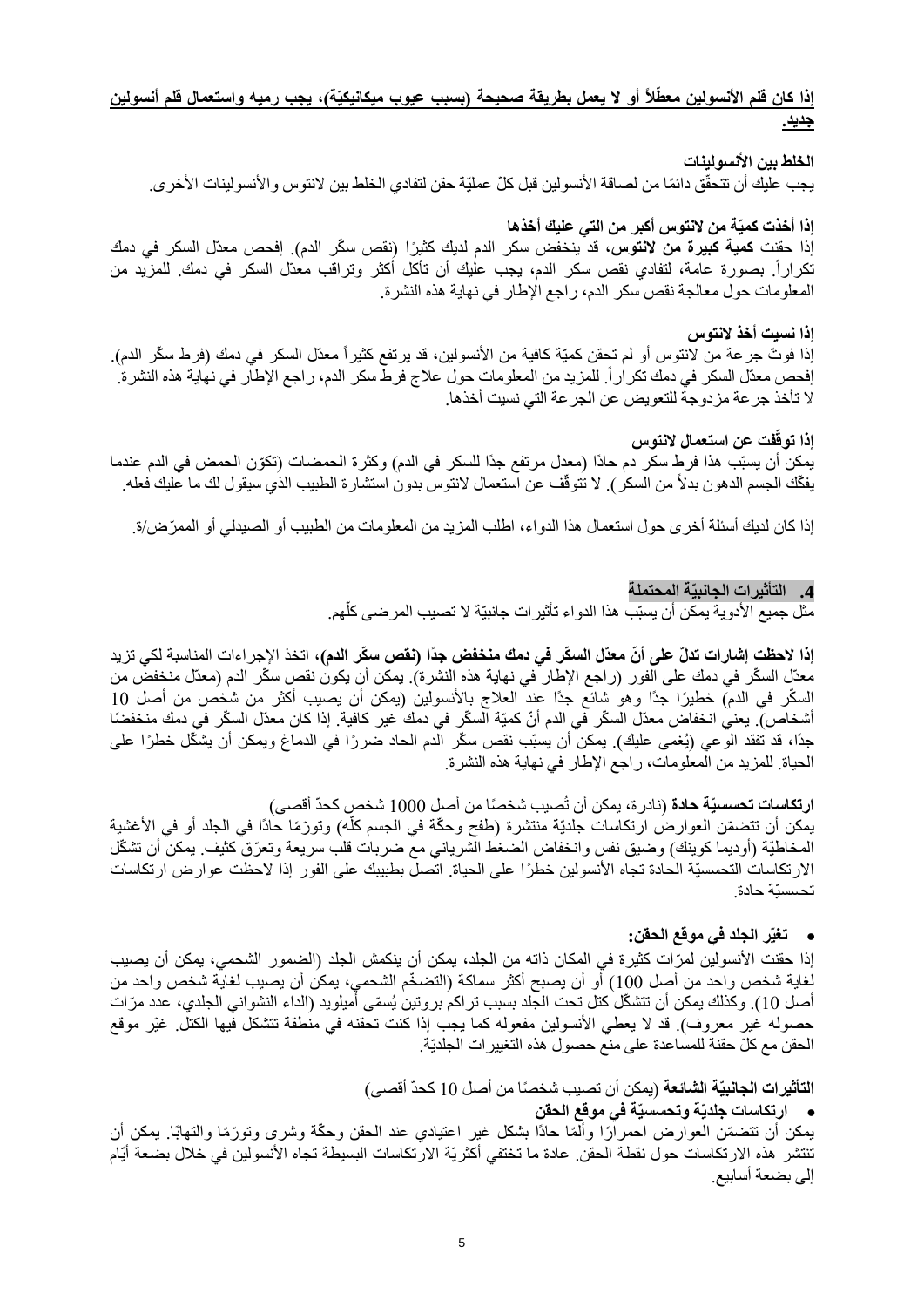ا**لتأثيرات الجانبيّة النادرة** (يمكن أن تصيب شخصًا من أصل 1000 شخص كحدّ أقصى)

• **التأثيرات على البصر** 

يمكن أن يسبّب تغيير كبير (تحسّن أو تدهور ) في توازن معدّل السكر في دمك تدهور أ مؤقتاً في بصرك. إن كنت تعاني من اعتلال شبكيّة العين المتكاثر (مرض في العين سببه داء السكري)، قد تسبب نوبات انخفاض سكر الدم فقداناً مؤقتاً في البصر.

• **االضطرابات العامة**

في حالات نادرة قد يسبّب العلاج بالأنسولين كذلك إحتباساً مؤقتاً للماء في الجسم مع تورّم في الربلتين والكاحلين.

ا**لتأثيرات الجانبيّة النادرة جدً**ا (يمكن أن تصيب شخصًا من أصل 10000 شخص كحدّ أقصى) في حالات نادرة جداً يمكن أن يُصاب المرضىي بفقد المذاق (اضطرابات في حاسة الذوق) وبألم عضلي (وجع عضلي).

# **االستعمال لدى األطفال والمراهقين**

بصورة عامة، تتشابه التأثيرات الجانبيّة لدى الأطفال والمراهقين البالغين 18 عاماً وما دون مع تلك التي يُصاب بها البالغون.

عادة ما يُفاد أكثر عن شكاوى من الارتكاسات في موقع الحقن (ألم في موقع الحقن، ارتكاس في موقع الحقن) ومن الارتكاسات الجلديّة (طفح، حكّة) لدى الأطفال والمراهقين البالغين 18 عاماً وما دون منه لدى المرضى البالغين. لدى الأطفال ما دون الثانية من العمر ، لم يتمّ نقييم استعمال هذا الدواء.

# **اإلبالغ عن التأثيرات الجانبيّة**

إذا شعرت بأيّ تأثير جانبيّ، أعلم طبيبك أو الصيدليّ. ينطبق هذا أيضًا على أيّ تأثير جانبيّ غير مذكور في هذه النشرة. باإلبالغ عن التأثيرات الجانبيّة، تساهم في تزويد المزيد من المعلومات حول سالمة الدواء.

### **.5 كيف يُحفظ النتوس**

احفظ هذا الدواء بعيداً عن نظر الأطفال ومتناولهم. لا تستعمل هذا الدواء بعد تاريخ انتهاء الصلاحية المدوّن على العلبة وعلى لُصاقة الخرطوشة بعد كلمة « EXP » . يشير تاريخ انتهاء الصلاحيّة إلى اليوم الأخير من الشهر المذكور.

الخراطيش غير المفتوحة

إحفظها في البرّاد (ما بين درجتين و8 درجات مئوية). لا تجمّدها ولا تضعها قرب الثلاّجة أو حجرة تجميد. إحفظ الخرطوشة في علبتها الخارجيّة بعيدًا عن النور.

الخراطيش قيد االستعمال يمكن حفظ الخراطيش قيد الاستعمال (في قلم الأنسولين) أو المحمولة كخراطيش احتياطيّة لغاية 4 أسابيع كحدّ أقصى في درجة حرارة ال تتجاوز 30 درجة مئويّة بعيدًا عن مصدر حرارة أو نور مباشر. ال ينبغي حفظ الخراطيش قيد االستعمال في البرّ اد. ال تستعملها بعد هذه المدّة. لا تستعمل هذا الدواء إذا لاحظت أنّ لانتوس يحتوي على جزيئات ظاهرة. لا ينبغي استعمال لانتوس إلاّ إذا كان المحلول صافيًا وعديم اللون وسائلاً كالماء.

لا تقم برّمي أيّ دواء في مياه الصرف الصحّي أو مع النفايات المنزليّة. إسأل الصيدلي حول كيفيّة التخلّص من الأدوية التي لم تعد تستعملها. فمن شأن هذه اإلجراءات أن تساعد على حماية البيئة.

#### **.6 محتويات العلبة ومعلومات أخرى**

**ماذا يحتوي النتوس** 

- المادة الفاعلة هي الأنسولين غلارجين. يحتوي كلّ مل من المحلول على 100 وحدة من الأنسولين غلارجين (ما يساوي 3.64 ملغ).
- المكّونات األخرى هي: كلوريد الزنك، ميتاكريزول، غليسير ول، هيدروكسيد الصوديوم )راجع في القسم 2 فقرة "معلومات مهّمة حول بعض مكّونات النتوس"(، حمض الهيدروكلوريك )لضبط الرقم الهيدروجيني(، وماء لمستحضرات الحقن.

**ما هو النتوس ومحتويات العلبة الخارجيّة**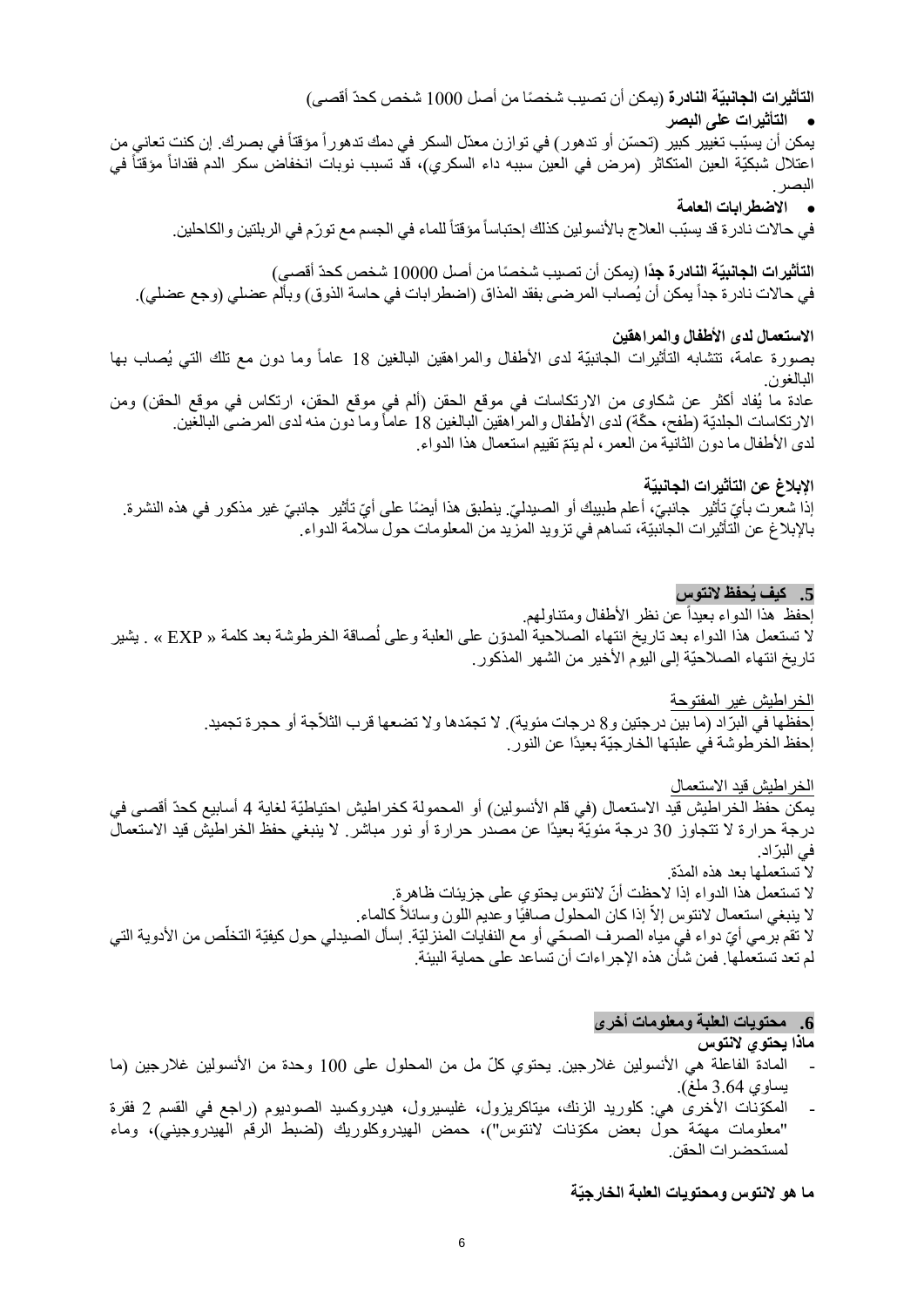لانتوس 100 وحدة/مل محلول للحقن في خرطوشة هو محلول صافٍ وعديم اللون.

يأتي النتوس في خراطيش خاصة يجب استعمالها فقط مع أقالم كليكستار ClikSTAR أو تاكتيبن Tactipen أو أوتوبن 24 24 Autopen أو أولستار AllStar أو أولستار برو PRO AllStar أو جونيور ستار JuniorSTAR . تحتوي كل خرطوشة على 3 مل من محلول الحقن )ما يعادل 300 وحدة(. علب من 1 و3 و4 و5 و6 و8 و 9 و10 خراطيش. قد لا تكون الأحجام كلها مسوّقة. أ

> **حامل رخصة التسويق والمصنّع** Sanofi-Aventis Deutschland GmbH D-65926 Frankfurt am Main Germany.

**التاريخ األخير الذي ت ّمت فيه مراجعة هذه النشرة: آب/أغسطس .2020**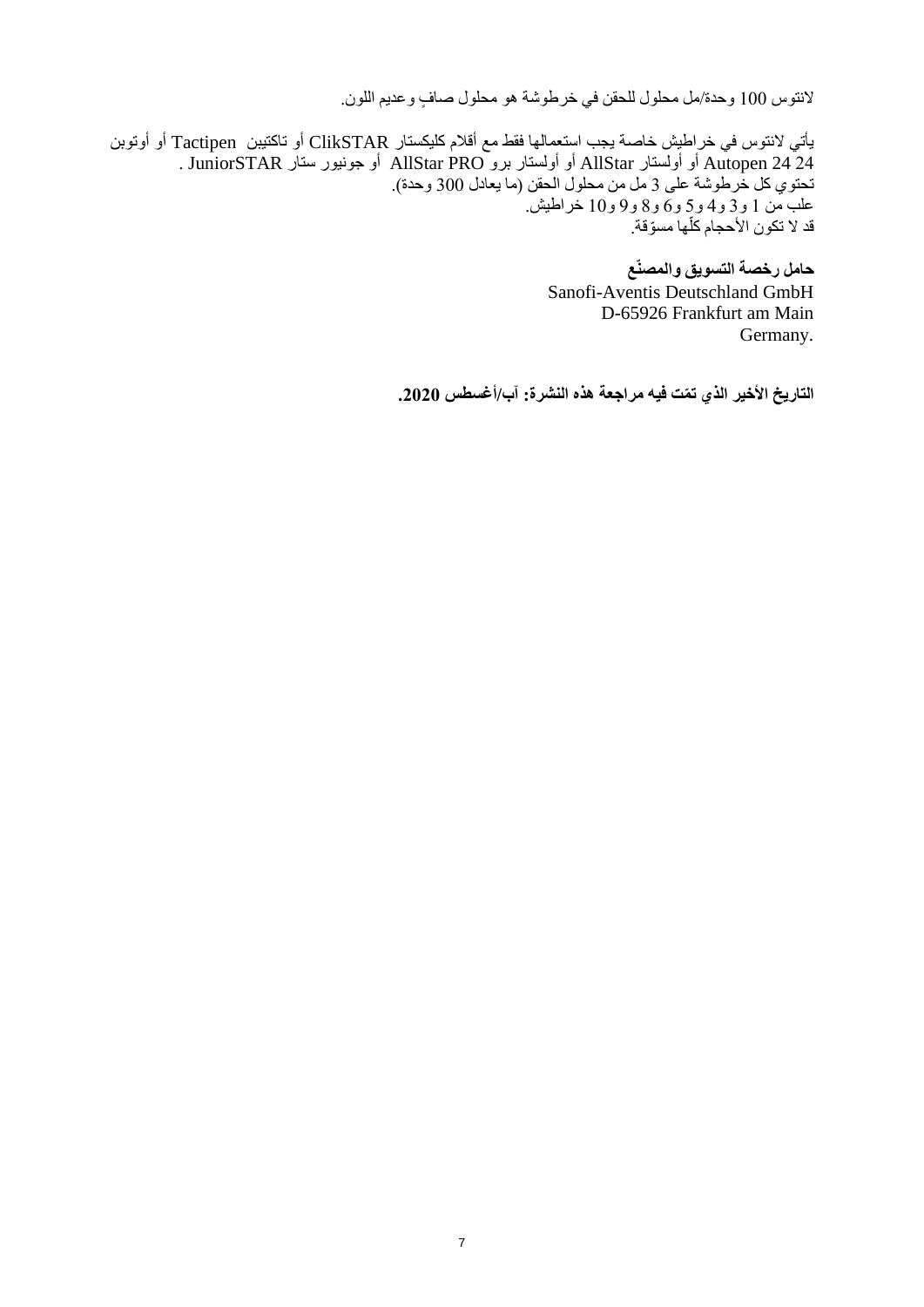# **فرط س ّكر الدم ونقص س ّكر الدم**

إحمل معك دائمًا بعض السكر (20 غرامًا على الأقلّ). إحمل معك دائمًا مستنداً يُظهر أنّك مصـاب بداء السكّري.

**فرط س ّكر الدم )مستويات عالية من س ّكر الدم(**

إذا كانت نسبة السكر في دمك مرتفعة جداً (فرط سكر الدم)، قد لا تكون حقنت كميّة كافية من الأنسولين.

**لماذا يحصل فرط س ّكر الدم؟** تتضمّن الأمثلة ما يلي: - لم تحقن الأنسولين أو لم تحقن كمية كافية منه أو إذا أصبح الأنسولين أقلّ فعالية، بسبب طريقة حفظ خاطئة مثلاً، - لم يكن القلم يعمل بشكل جيّد، - تمارس الرياضة بصورة أقلّ من المعتاد، أو تعاني ضغطاً (ضيق إنفعالي، انفعال) أو تعرضت لإصابة أو خضعت لجراحة أو أصبت بعدوى أو بالحمى، - كنت تتناول أو تناولت بعض الأدوية الأخرى (راجع الفقرة 2 "أدوية أخرى ولانتوس").

**عوارض التحذير الخاصة بفرط س ّكر الدم** الشعور بالظمأ والحاجة المتزايدة للتبوّل والتعب وجفاف البشرة واحمرار الوجه وفقدان الشهية وضغط الدم المنخفض وضربات القلب السريعة ووجود غلوكوز وأجسام كيتون في البول. وقد يكون ألم المعدة والنفس السريع والعميق والنعاس أو حتى فقدان الوعي علامات حالة خطرة (الحماض الكيتوني) ناتجة عن نقص الأنسولين.

> **ما الذي يجب عليك فعله إذا تعرضت لفرط س ّكر الدم؟ ّي إفحص مستوى السكر في دمك ووجود الكيتون في بولك حالما يظهر أ من العوارض أعاله.**  يجب دائماً أن يعالج طبيب، في المستشفى عادة، فرط سكر الدم الحاد أو الحماض الكيتوني.

> > **نقص س ّكر الدم )مستويات منخفضة من س ّكر الدم(**

إذا انخفض معدّل السكر في دمك كثي ًرا قد تفقد الوعي. قد يسبّب نقص س ّكر الدم الحاد نوبة قلبيّة أو ضر ًرا في الدماغ وقد يهدّد الحياة. عادة يجب عليك أن تعرف عندما ينخفض السكّر في دمك كثيرًا لكي تأخذ الإجراءات الصحيحة.

**لماذا يحصل نقص س ّكر الدم؟** تتضمّن الأمثلة ما يلي: حقنت كميّة كبير ة من الأنسو لبن، - فو ّت وجبات أو أ ّخرتها، ـ لا تأكل كمية كافية من الطعام أو إذا تناولت طعاماً يحتوي على كمية من هدرات الكربون أقلّ من الكمية العادية (السكر والمواد المماثلة له تُسمّى هدرات الكاربون؛ غير أنّ المحليّات الاصطناعية ليست من هدرات الكربون)؛ - خسرت هدرات الكربون بسبب التقيّؤ أو اإلسهال، - شربت الكحول ال سيّما إن كنت ال تأكل كثيرا،ً - تمارس الرياضة أكثر من العادة أو تمارس نوعاًمختلفاًمن النشاط الجسدي، - تتعافى من إصابة أو جراحة أو ضغط آخر، **-** تتعافى من مرض أو من الحمى، **-** تتناول أو توقفت عن تناول بعض األدوية األخرى )راجع الفقرة 2 " أدوية أخرى والنتوس"(.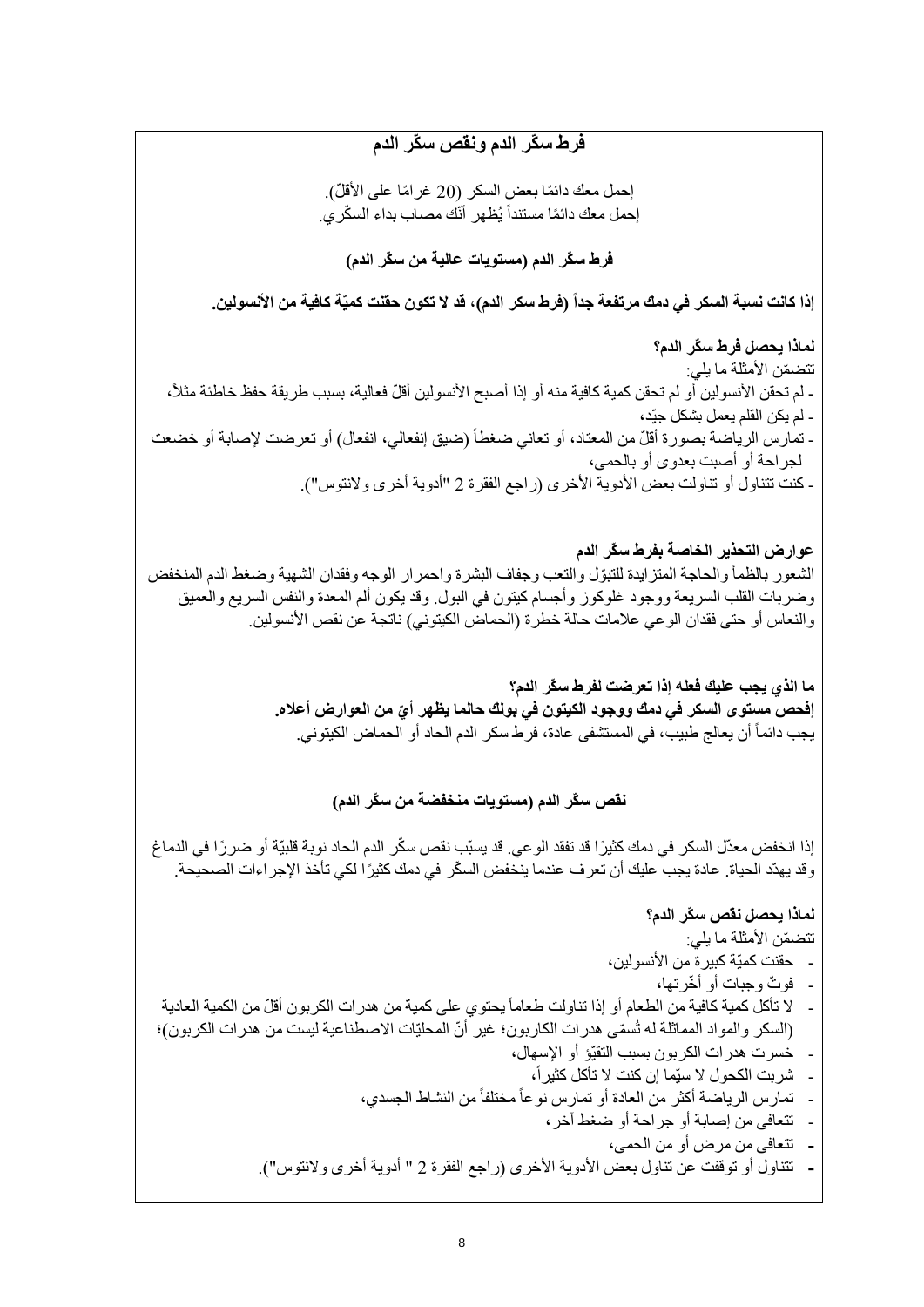**يُر ّجح حصول نقص سكر الدم في الحاالت التالية:** إذا بدأت لتوّك العلاج بالأنسولين أو غيّرت مستحضر الأنسولين (عند التغيير من الأنسولين القاعدي السابق الذي كنت تتناوله إلى لانتوس، يمكن أن يحصل نقص سكّر الدم في الصباح أكثر منه في الليل)؛ - إذا كان معدل السكر في دمك طبيعياً تقريباً أو غير مستقرّ ، إذا غيّرت المنطقة من الجلد التي تحقن فيها الأنسولين (مثلاً من الفخذ إلى أعلى الذراع)، - إذا كنت تعاني من مرض حاد في الكلية أو الكبد أو من مرض آخر مثل قصور الدرقيّة. **عوارض التحذير الخاصة بنقص س ّكر الدم** - في جسمك إن العوار ض التي تعرف من خلالها أن مستوى السكر في دمك ينخفض كثيراً أو بسر عة كبيرة قد تكون مثلاً: التعّرق والبشرة الدبقة والقلق ودقات القلب السريعة واالرتفاع في ضغط الدم والخفقان وعدم االنتظام في دقات القلب. غالباً ما تظهر ٍ هذه العوار ض قبل عوار ض انخفاض مستوى السكر ً في الدماغ. - في دماغك أمثلة عن العوارض التي تدلّ على مستوى منخفض من السكر في الدماغ: الصداع والجوع الشديد والغثيان والتقيّؤ والتعب والنعاس واضطرابات النوم وعدم الراحة والتصرّف العدائي وقلة التركيز وردات الفعل الضعيفة والكآبة والتشوّش الذهني واضطرابات النطق (أحياناً فقدان القدرة على النطق كلياً) والاضطرابات البصرية والارتعاش والشلل والإحساس بالوخز (التنمّل) والخدر والإحساس بالوخز في منطقة الفم والدوار وفقدان التحكّم بالذات وعدم القدرة على االهتمام بنفسك واالختالج وفقدان الوعي. إن العوارض الأولى التي تنذرك بنقص سكر الدم ("عوارض التحذير ") يمكن أن تتغيّر أو تكون أكثر ضعفاً أو تختفي إذا: تماماً - كنت متقدماً في السن، أو كنت تعاني من داء السكري منذ وقت طويل، أو كنت تعاني من مرض عصبيّ معيّن (الإعتلال العصبيّ التلقائي السكري)، - عانيت مؤخراً من نقص سكر الدم )في اليوم السابق مثالً( أو إذا كان هذا النقص يتقدّم ببطء، كان معدل السكر في دمك شبه طبيعي أو على الأقلّ تحسّن كثيراً، - انتقلت مؤخراً من أنسولين حيواني إلى أنسولين بشري مثل النتوس؛ كنت تتناول أو تناولت بعض الأدوية الأخرى (راجع الفقرة 2 "أدوية أخرى ولانتوس"). في هذه الحالة، قد تصـاب بنقص حاد في سكر الدم (ويُغمى عليك حتى) قبل أن تدرك المشكلة. حاول دائماً التعرّف إلى عوارض التحذير التي تصيبك. وإذا اقتضى الأمر ، يمكن أن تساعد فحوصات سكر الدم المتكررة على التعرّف إلى نوبات نقص سكر الدم الخفيفة التي يمكن أن تُهمل لوال هذه الفحوصات. وإذا كنت غير واثق من التعّرف إلى عوارض التحذير التي تصيبك، تفادَ الحالات (مثلاً قيادة السيارة) التي قد يعرّضك فيها نقص سكر الدم أو يعرّض الأخرين للخطر . **ما العمل عند تعّرضك لنقص سكر الدم؟** 1. لا تحقن الأنسولين. تناول على الفور من 10 إلى 20 غراماً من السكر ، مثلاً الغلوكوز أو مكعّبات السكر أو مشروب محلّى بالسكر . تحذير : إن المحليّات الاصطناعية والأطعمة التي تحتوي على محليّات إصطناعية (مثلاً مشروبات الحمية) لا تساعد في معالجة نقص سكر الدم. 2. ثمّ تناول شيئاً له مفعول طويل الأمد في رفع معدل السكر في دمك (مثلاً الخبز أو المعكرونة). سيكون طبيبك أو ممرضتك قد ناقشا هذا األمر معك. يمكن أن يتأخّر شفاؤك من نقص سكّر الدم لأنّ للانتوس مفعولاً طويلاً. 3. في حال عاودك نقص سكّر الدم خذ مرة أخرى من 10 إلى 20 غراماً من السكر . 4. اتصل فور أ بطبيب في حال كنت عاجز أ عن التحكّم بنقص سكر الدم أو في حال عاودك. قل لأقربائك وأصدقائك وزملائك في العمل ما يلي: ֧֧֦֧֦֧֚֝֬֓֓֜*֛* إذا كنت عاجزاً عن البلع أو كنت فاقداً الوعي، ستتطلَّب حقنة من الغلوكوز أو الغلوكاغون (دواء يرفع معدل السكر في الدم). إن هذه الحقنات مبرّرة حتى عندما لا يكون تعرّضك لنقص سكر الدم مؤكّداً.